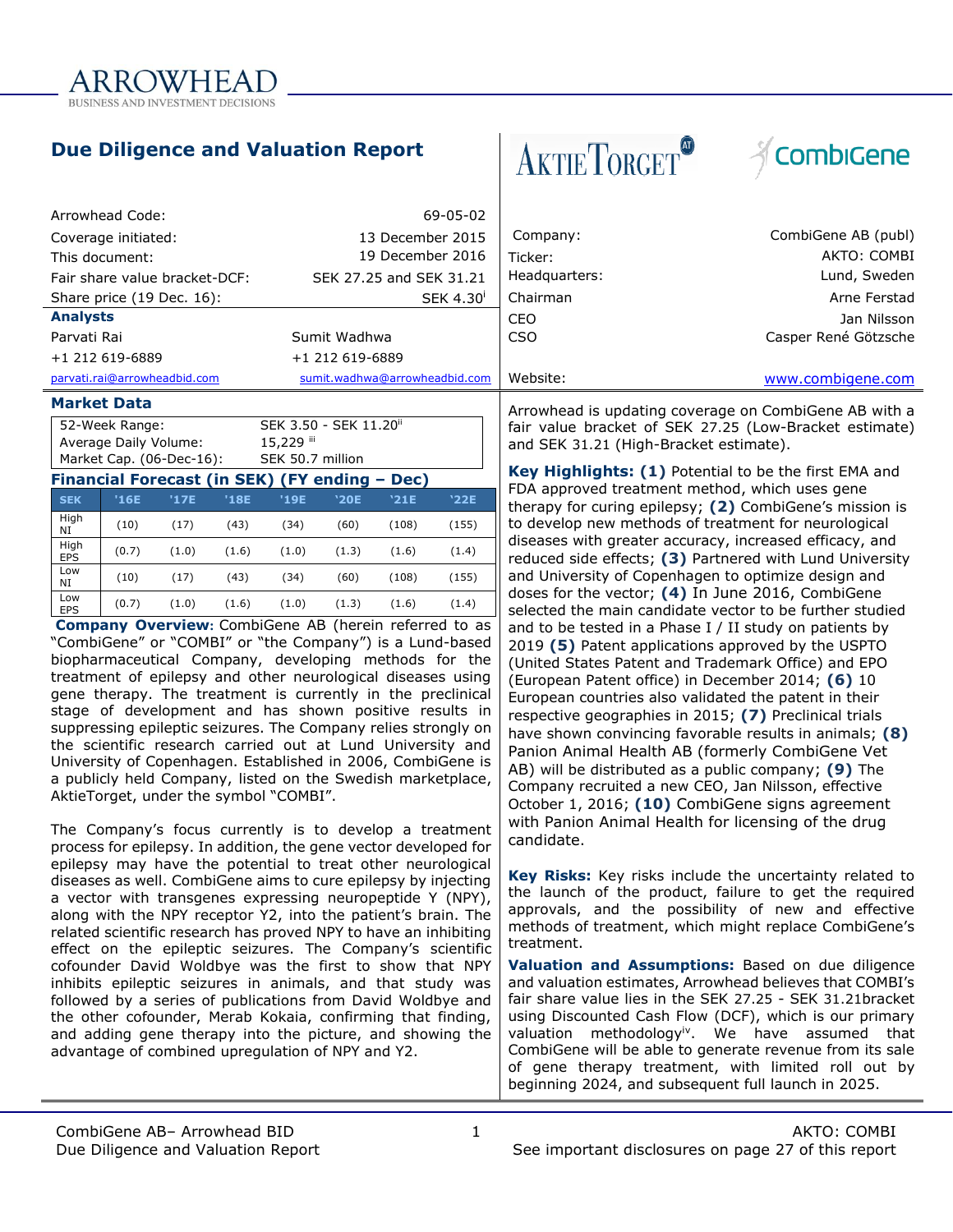### **Table of Contents**

| 2.1         |  |
|-------------|--|
| 2.1.1       |  |
| 2.1.2       |  |
| 2.1.3       |  |
| 2.1.4       |  |
| 2.2.1       |  |
| 2.2.2       |  |
| 2.3         |  |
| 2.4         |  |
| 2.5         |  |
| 2.5.1       |  |
| 2.5.2       |  |
| 2.6         |  |
| 2.7         |  |
| 2.8         |  |
| 2.9<br>2.10 |  |
| 2.11        |  |
| 2.12        |  |
|             |  |
|             |  |
|             |  |
|             |  |
|             |  |
|             |  |
|             |  |
|             |  |
|             |  |
|             |  |
|             |  |
|             |  |
|             |  |
|             |  |
|             |  |
|             |  |
|             |  |
|             |  |
|             |  |
|             |  |
|             |  |
|             |  |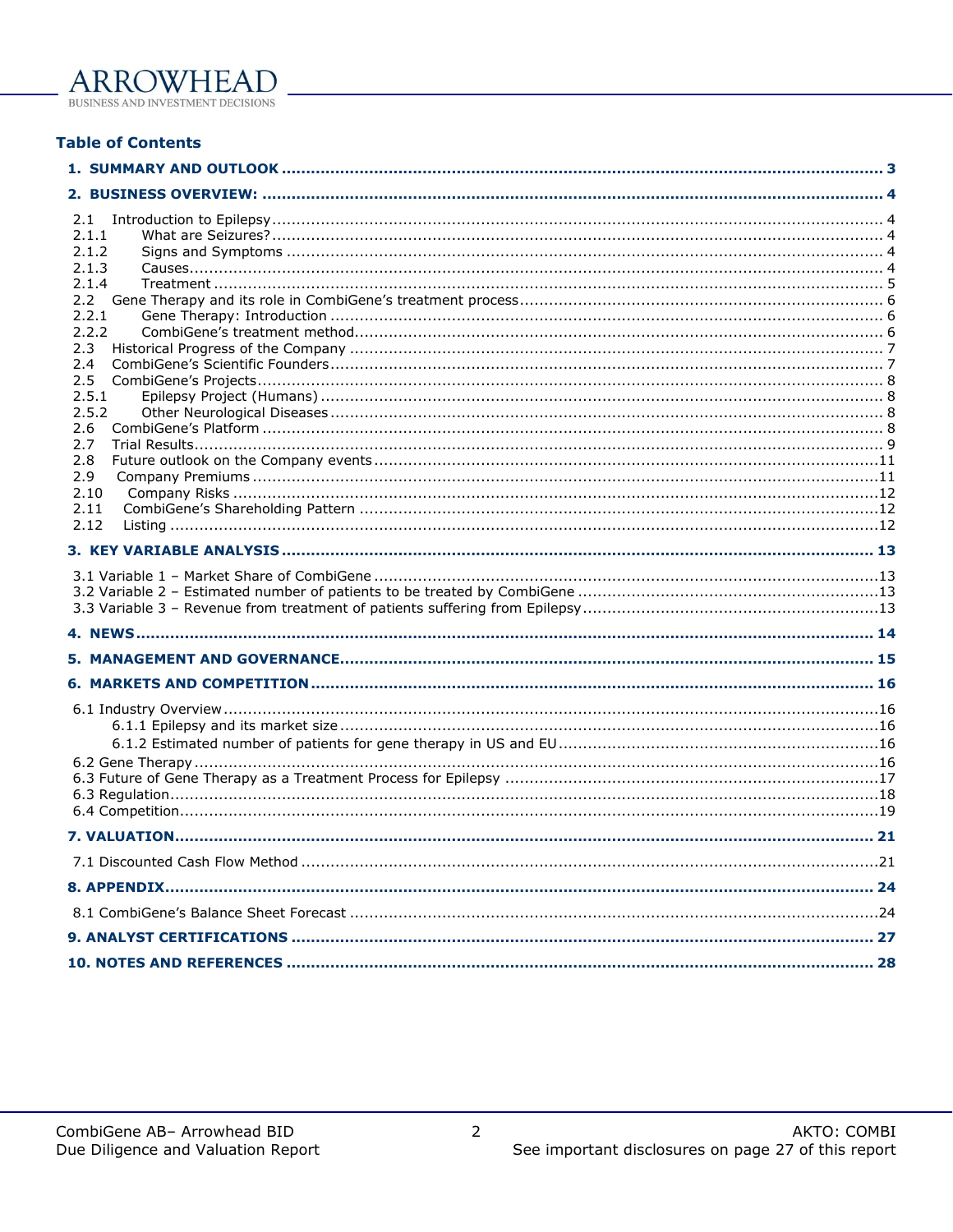

## <span id="page-2-0"></span>**1. Summary and Outlook**

We are updating coverage on CombiGene AB, headquartered in Lund, Sweden, a biopharmaceutical Company focused on developing a new gene therapy for the treatment of epilepsy.

#### **Key Highlights:**

- **(1)** We expect the Company to go for a full launch of its treatment process in the year 2025, catering to a potential market of 50 million (WHO) patients worldwide.
- **(2)** CombiGene received several vectors from GeneDetect in November 2015. In June 2016, the best of these vectors was chosen as the Company's main candidate vector. This vector will be subjected to further characterization and development to turn it into a human therapeutic product.
- **(3)** The Company's next step is to further study the main candidate vector, with the aim to test it in a Phase I / II study on patients by early 2019
- **(4)** Three potential partners have been identified by CombiGene to produce feasible amounts of main candidate vector for performing the final toxicological tests in accordance with Good Manufacturing Practice (GMP).
- **(5)** UniQure's Glybera, an AAV-based gene therapy to treat Lipoprotein Lipase Deficiency (LPLD), received approval from European Commission for market authorization in 2012. This augurs well for CombiGene's treatment process, which is also based on gene therapy and uses an AAV type of vector.
- **(6)** Although the Company's primary target market will be those patients who do not get satisfactory effects from Anti-Epileptic Drugs (AEDs) (i.e., about 30% of the total epileptic patients), it can potentially also expand its target market by offering a population within the remaining 70% a one-time treatment with fewer side effects than current AEDs.
- **(7)** Jan Nilsson was appointed the Company's CEO effective October 1, 2016. Bengt Westrin will be available during the transition period to help Jan quickly catch up on the Company's plans and business goals.
- **(8)** CombiGene was listed with the symbol "COMBI" on the Swedish marketplace, AktieTorget, on May 25, 2015, and the IPO was oversubscribed by almost 500%.
- **(9)** The Company's patent protections will be valid until July 04, 2027. Both the US and European patents were granted in December 2014. In addition, 10 European countries individually approved the Company's patents by June 2015.
- **(10)** At present, CombiGene AB has no shareholding in Panion Animal Health AB as the latter will be distributed as a public company.
- **(11)** CombiGene signed agreement with Panion Animal Health giving the latter exclusive rights to develop Veterinary treatment methods based on CombiGene's drug candidate. The license covers operations in the EEA, Switzerland and the United States. The agreement includes an upfront payment of SEK three million crowns to be paid when Panion Animal Health receives funding for their activities, which is expected in the first quarter of 2017. Also, CombiGene will receive royalties on future sales.

**Key Risks:** The Company faces a potential risk of delayed launch of the product, which may result in an earlier launch by its competitors; also, any new and significant advancement in medical treatment processes of epilepsy could negatively affect the Company's target market. Currently, CombiGene is in preclinical stage and faces the risk of not getting regulatory approvals in the further stages; therefore, it remains crucial for the Company to create close dialogue with the regulatory authorities and experts to have a clear development plan for the future.

**Industry Overview:** CombiGene is developing a method to treat or cure epilepsy by the means of gene therapy. According to World Health Organization (WHO), approximately 50 million<sup>y</sup> people are affected by epilepsy worldwide. Approximately 80% of those affected live in low to middle income countries and about three fourths of them do not receive appropriate treatment in these countries. This chronic disorder is characterized by seizures with varying frequencies in different cases. The most prevalent treatment currently available in the market is the antiepileptic drugs (AEDs) to which approximately 70% of the patients respond and tolerate. For the remaining 30%, who fail to respond to AEDs, epilepsy surgery is the last resort. Patients are subjected to an assessment before deciding whether surgery can be performed or not. Only one third of those assessed pass the assessment and the remaining two third do not get relief via any current treatment method. CombiGene's treatment process, if successful, could potentially provide a safe and efficient cure to most patients, but particularly to those 30% of patients who fail to respond to AEDs.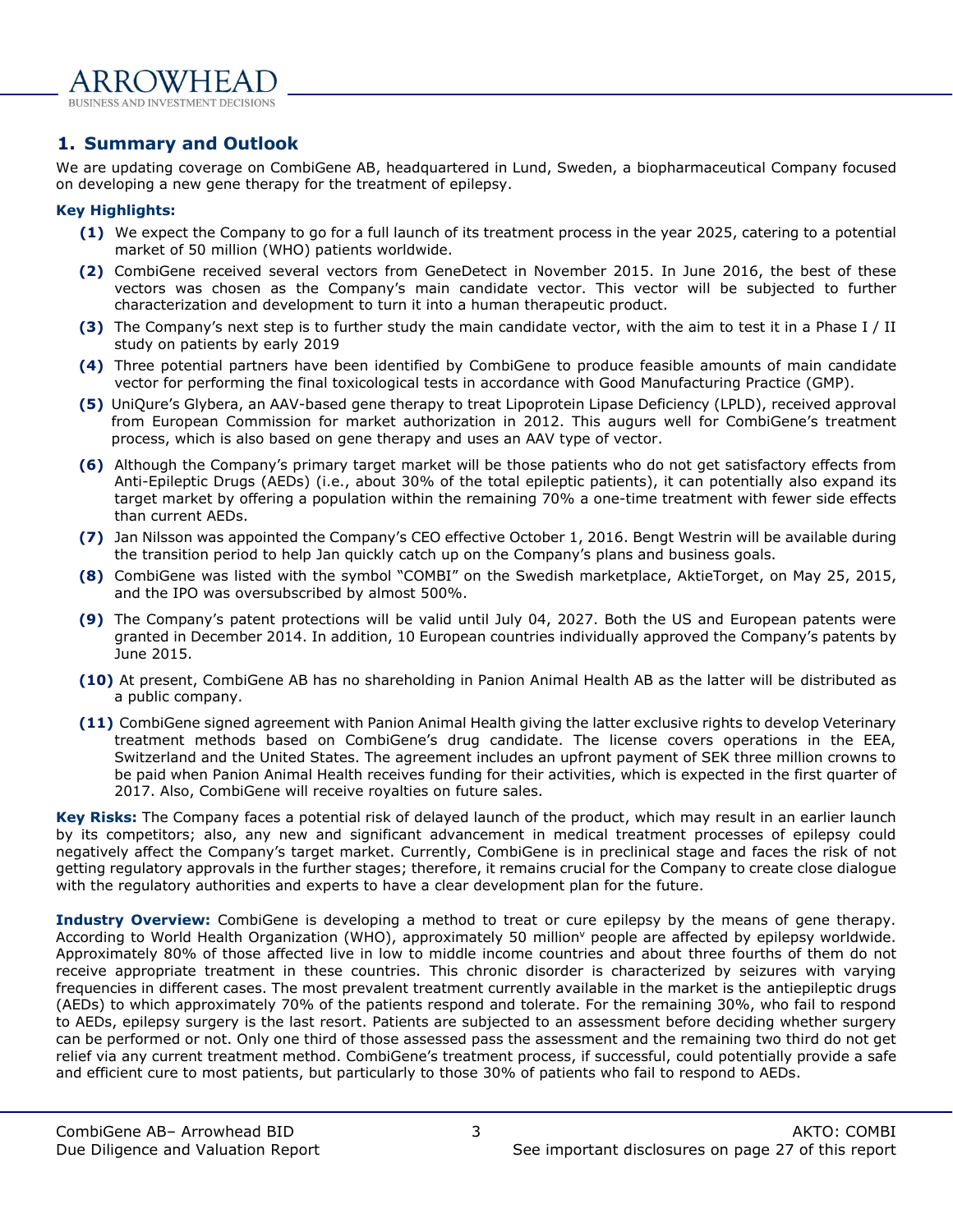

### <span id="page-3-0"></span>**2. Business Overview**vi**:**

Established in 2006, CombiGene AB is headquartered in Lund, Sweden. The Company is engaged in combining modern neuroscience with recent advances in gene delivery. It has developed a method, which suppresses epileptic seizures in preclinical studies, and is now developing this method into an effective and safe therapy for epileptic patients. The method is also expected to have further development potential as a means for treating other neurological disorders.

An estimated 0.4-1.0% (WHO, 2005) of the world population suffers from epilepsy and epileptic seizures and nearly 30% of them do not respond to the currently available AEDs. For them, surgery may be the only option available. It can relieve most symptoms, but for medical and other reasons it is only performed in a fraction of these 30%. Moreover, AEDs may have certain side effects, for those 70% that are responding (e.g., memory problems).

The therapy, if fully successful, will be a one-time treatment unlike the current treatments prevailing in the market. Currently the treatment is in the preclinical phase and has shown promising results in the trials on epileptic animals (in vivo). Moreover, in experiments involving tissues donated from human epileptic patients after epilepsy surgery (in vitro), application of NPY had strong inhibitory effects on induced seizure activity, clearly indicating the treatment's potential to have positive results on humans. The Company has chosen its main candidate vector, designated CG01, and the next step is to further study the main candidate vector with the aim of testing it in a Phase I / II study on patients by 2018.

CombiGene got its patent approved by USPTO and EPO in December 2014. In Europe, the patent granted by the EPO had to be validated by a significant number of European countries before it gained legal force. This milestone was achieved in July 2015 after it was validated by 10 European countries - Germany, France, Italy, UK, Belgium, Netherlands, Poland, Switzerland, Spain and Sweden. Post approval in the two most important markets, the Company is well armored to continue the development.

#### <span id="page-3-1"></span>**2.1 Introduction to Epilepsy**vii

According to the WHO, epilepsy is a chronic neurological disorder of the brain characterized by recurrent seizures, brief episodes of involuntary movement that may involve a part of the brain (partial) or entire brain (generalized), and is sometimes accompanied by loss of consciousness and control of bowel or bladder function. A single occurrence of a seizure does not imply an epileptic condition. Instead, two or more unprovoked seizures not caused by any treatable medical condition like an infection or diabetes are among the early symptoms of epilepsy.

#### <span id="page-3-2"></span>**2.1.1 What are Seizures?**

These are a result of excessive electrical discharge in a group of brain cells causing a disturbance in the brain. What happens during a seizure depends on the part of the brain where the discharge takes place. It can vary from the briefest lapses of attention or muscle jerks, to severe and prolonged convulsions. The frequency also may vary from less than one per year to several per day.

#### <span id="page-3-3"></span>**2.1.2 Signs and Symptoms**

Usually the signs and symptoms vary among individuals depending on which part of the brain is affected and how far has the disturbance spread in the brain. Temporary symptoms occur such as loss of awareness or consciousness, and disturbances of movement, sensation (including vision, hearing, and taste), mood, or other cognitive functions.

#### <span id="page-3-4"></span>**2.1.3 Causes**

Epilepsy can be divided into two sub parts based on the cause of occurrence - idiopathic epilepsy and symptomatic epilepsy. Idiopathic epilepsy, which affects nearly 6 out of 10 patients, has no identifiable cause, whereas symptomatic epilepsy could be caused by brain damage during birth, a severe head injury, a brain tumor, certain genetic syndromes, a stroke restricting amount of oxygen to the brain, and genetic conditions with associated brain malformations, etc.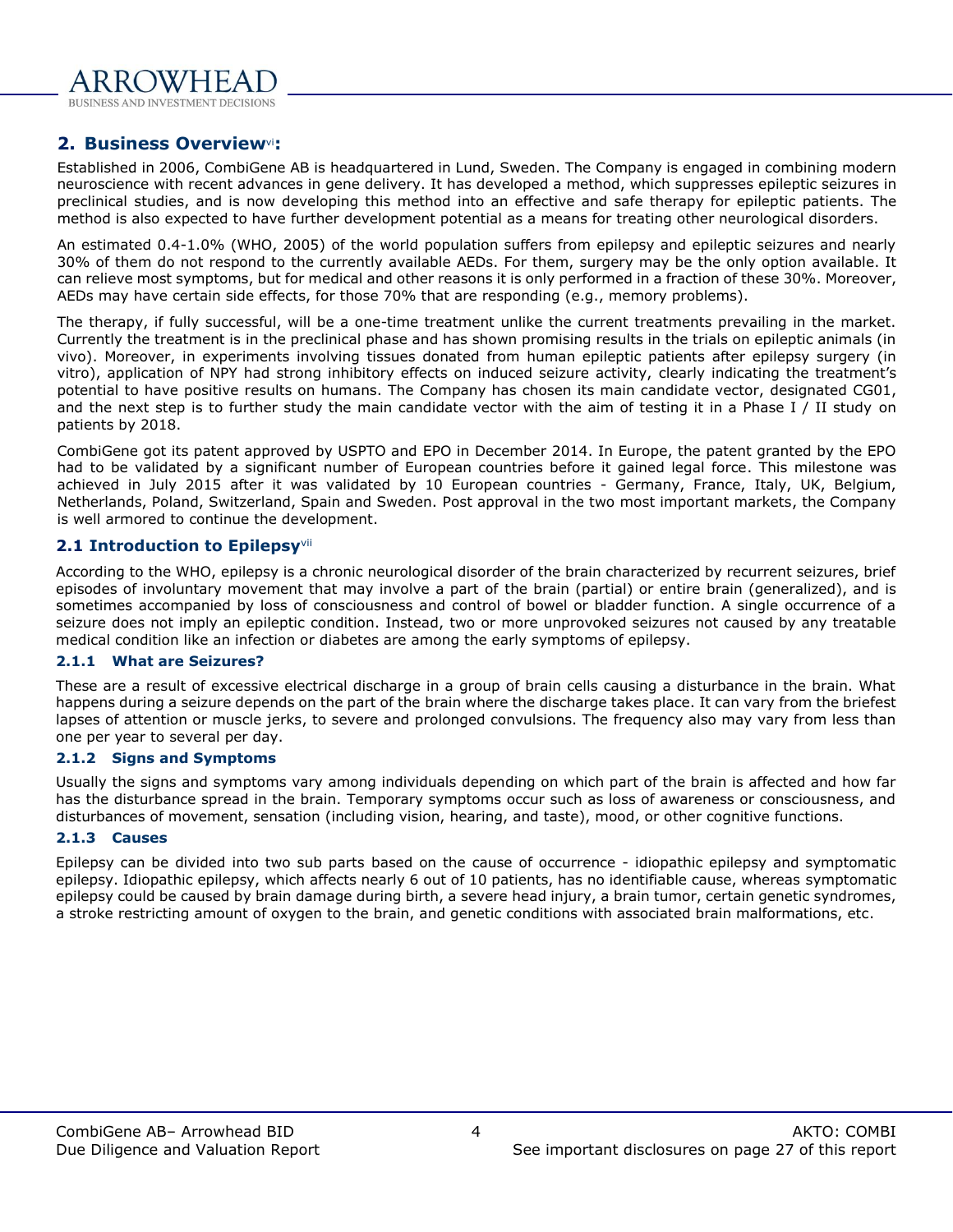

|                                                                      | Exhibit 1: Factors leading to higher chances of developing epilepsy |                                  |                                      |
|----------------------------------------------------------------------|---------------------------------------------------------------------|----------------------------------|--------------------------------------|
| <b>Factors giving</b><br>higher chance<br>of developing<br>epilepsy: | <b>Brain infection</b>                                              | <b>Dementia</b>                  | <b>Family history</b><br>of epilepsy |
| Childhood &<br>after age 60                                          | <b>Childhood seizures</b><br>(not related to epilepsy)              | <b>Previous head</b><br>injuries | Vascular<br>diseases                 |

#### <span id="page-4-0"></span>**2.1.4 Treatment**

Currently, there are various treatments available for epilepsy - medication, surgery, Deep Brain Stimulation (DBS), and Vagus Nerve Stimulation (VNS).

- **- Medication:** There are few older and rather inexpensive medications such as diazepam, carbamazepine, valproate, etc. But since long there is a clear trend toward newer and more expensive medications with fewer side effects, e.g., Keppra (levetiracetam) and Lamictal (lamotrigine). In the major developed markets, a fair estimate for the medication costs is about 3,500 USD per year per patient. However, only c. 70% of the patients experience sufficient relief from seizures with the help of oral medication and the remaining 30% do not.
- **- Surgery:** In case the seizures continue uncontrolled even after a trail of 2-3 different medications, a reevaluation is suggested. The re-evaluation results then form a critical base to decide if the patient can undergo epilepsy surgery or not. Of the 30% patients, whose seizures are uncontrollable, approximately one-third may be selected as candidates for epilepsy surgery while lesser than one- third are assessed for it. Before the surgery is performed, the patient thus undergoes pre-surgical assessment to ensure that the operation will likely reduce the epileptic seizures and not cause damage to essential functions like speech, memory, etc. During the surgery, the part of the brain that triggers epileptic seizures is removed and following the removal, the desired outcome is that the patient is either free from the seizures or has reduced frequency of seizures' occurrence. However, a small fraction of patients fail to respond to the treatment as required. Surgery is most commonly used to treat partial epilepsy where only one area of the brain is involved.
- **Deep Brain Stimulation (DBS):** For patients who are not relieved by medication, DBS is an advanced treatment option. In DBS, electrodes are planted into specific areas of the brain and then stimulated with small regular electrical impulses, which work to reduce the seizures. Unlike medication and surgery, DBS is not a cure to epilepsy; it just aims to reduce seizures.
- **- Vagus Nerve Stimulation (VNS):** VNS therapy is designed to prevent seizures by sending regular, mild pulses of electrical energy to the brain via the vagus nerve. These pulses are supplied by a device akin to a pacemaker. It is placed under the skin on the chest wall and a wire runs from it to the vagus nerve in the neck. Like DBS, the VNS procedure also only alleviates and doesn't cure epilepsy.

The above treatments come with various side-effects or risks attached. While the medication drugs may cause sideeffects like memory impairment, blurry or double vision, sleepiness, stomach upset, etc., surgery potentially involves a risk of memory impairment, loss of speech, impaired vision, partial paralysis, etc. Therefore, surgery is only performed when the careful pre-assessment shows the risk-benefit balance to be clearly favorable. DBS and VNS do not offer permanent relief and are costly treatment processes, just like surgery.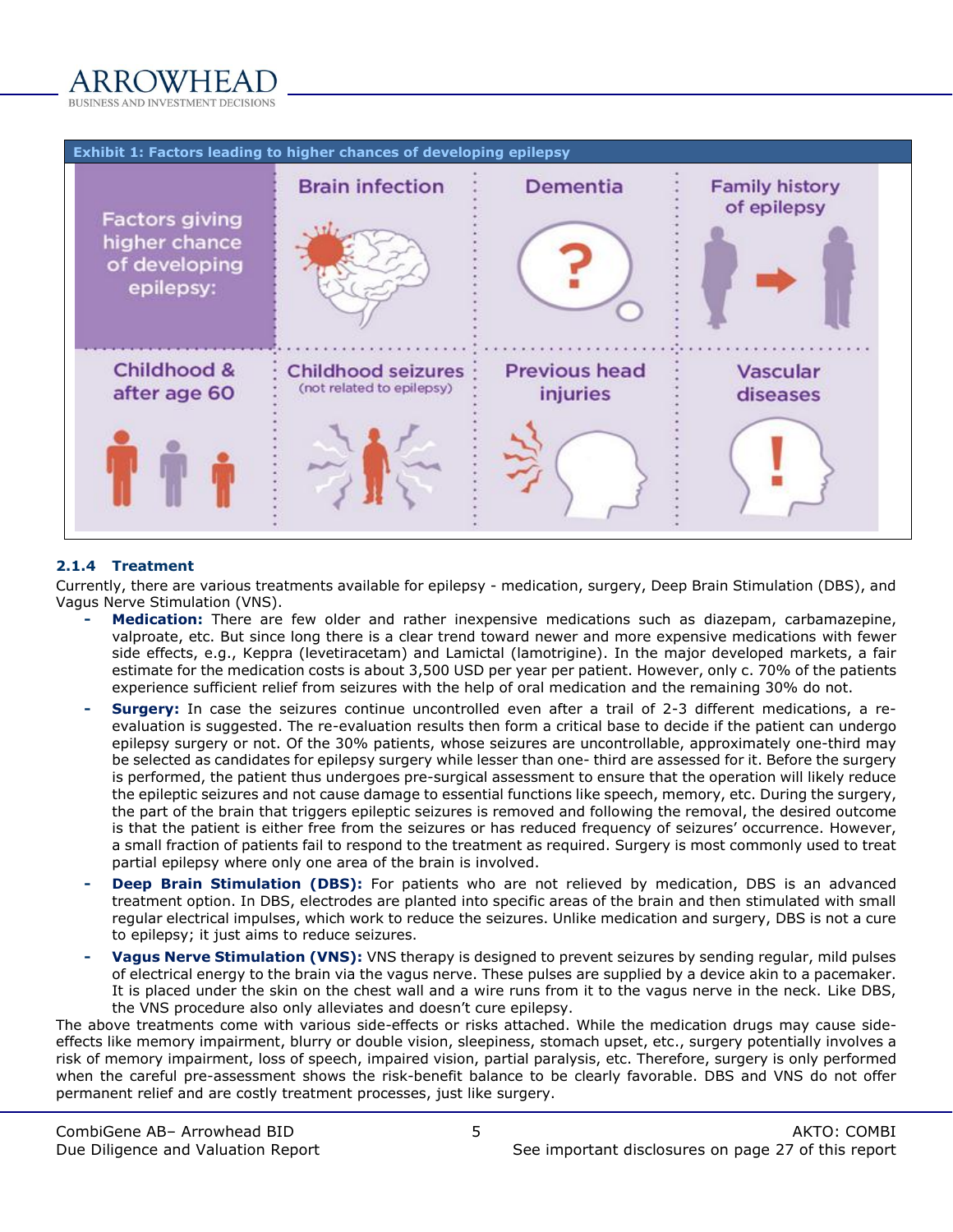

# <span id="page-5-0"></span>**2.2 Gene Therapy and its role in CombiGene's treatment process**viii

# <span id="page-5-1"></span>**2.2.1 Gene Therapy: Introduction**

Gene Therapy is defined as a technique that uses genes to treat, ameliorate or prevent a disease or condition. The therapy may often involve introduction of functioning genes into the cells of a patient to replace defective or missing genes. Or as in the case of CombiGene's treatment: to supplement and enhance the expression from non-defective, functioning genes. Unlike traditional drug based approaches which treat the symptoms, gene therapy offers a way to fix the problem at its source. Gene therapy uses a vector, a recombinant virus, to deliver a gene to the cells where it is needed. Once the gene is inside, the cell's gene-reading machinery uses the information in the gene to build RNA and protein molecules. The proteins (or RNA) can then carry out their job in the cells.

## <span id="page-5-2"></span>**2.2.2 CombiGene's treatment method**

CombiGene is in the process of developing a treatment method comprising an AAV vector to express the transgenes encoding for neuropeptide Y (NPY) and Y2 receptor into the patient's brain cells with the aim to reduce the epileptic seizures. NPY is a 36-amino acid peptide that acts as a neurotransmitter in the brain and in the autonomic nervous system. It is produced in the brain in various locations and has several important functions like regulating appetite, relieving anxiety and stress, reducing pain perception, and controlling epileptic seizures. CombiGene's scientific founders, David Woldbye and Merab Kokaia, were the first in the world to show that NPY inhibit epileptic seizures in animals and that the effect is further enhanced by jointly using the NPY receptor Y2 as well.

Traditional research explains that the brain increases the production of NPY in key regions like hippocampus after the epileptic seizure. The researchers assumed the excessive production of NPY as the body's way to counteract the seizure. However, when an individual has well developed epilepsy, the NPY produced is not enough to ward off the epileptic attack. It led to the idea that increased concentration of NPY in the brain can be helpful in enforcement of the natural defense against epilepsy.

As gene therapy involves the use of a recombinant viral vector to deliver a gene to the cells (in CombiGene's case, genes that express NPY and Y2 receptors in the brain cells), CombiGene has selected a single candidate vector for further development, after having performed thorough testing of a series of different AAV vectors. AAV is a naturally occurring non-pathogen virus, which is recruited for biotechnological use by removing most of the viral DNA and replacing it with selected promoters and other functional elements, in addition to the desired transgene sequences. The resulting so-called recombinant AAV vector, which unlike its natural counterpart is incapable of replication, i.e. making viral copies to spread the infection, is instead used to deliver the transgene into the cells of the targeted tissue of the patient.

Using modern gene technology, CombiGene has been able to develop a treatment wherein genes are delivered directly into the affected brain region using these viral vectors. The treatment principle has so far shown promising results in animals with induced seizures (in vivo) and in experiments with human tissues (ex vivo); thereby, clearly indicating that the treatment also has the potential to inhibit seizures in humans.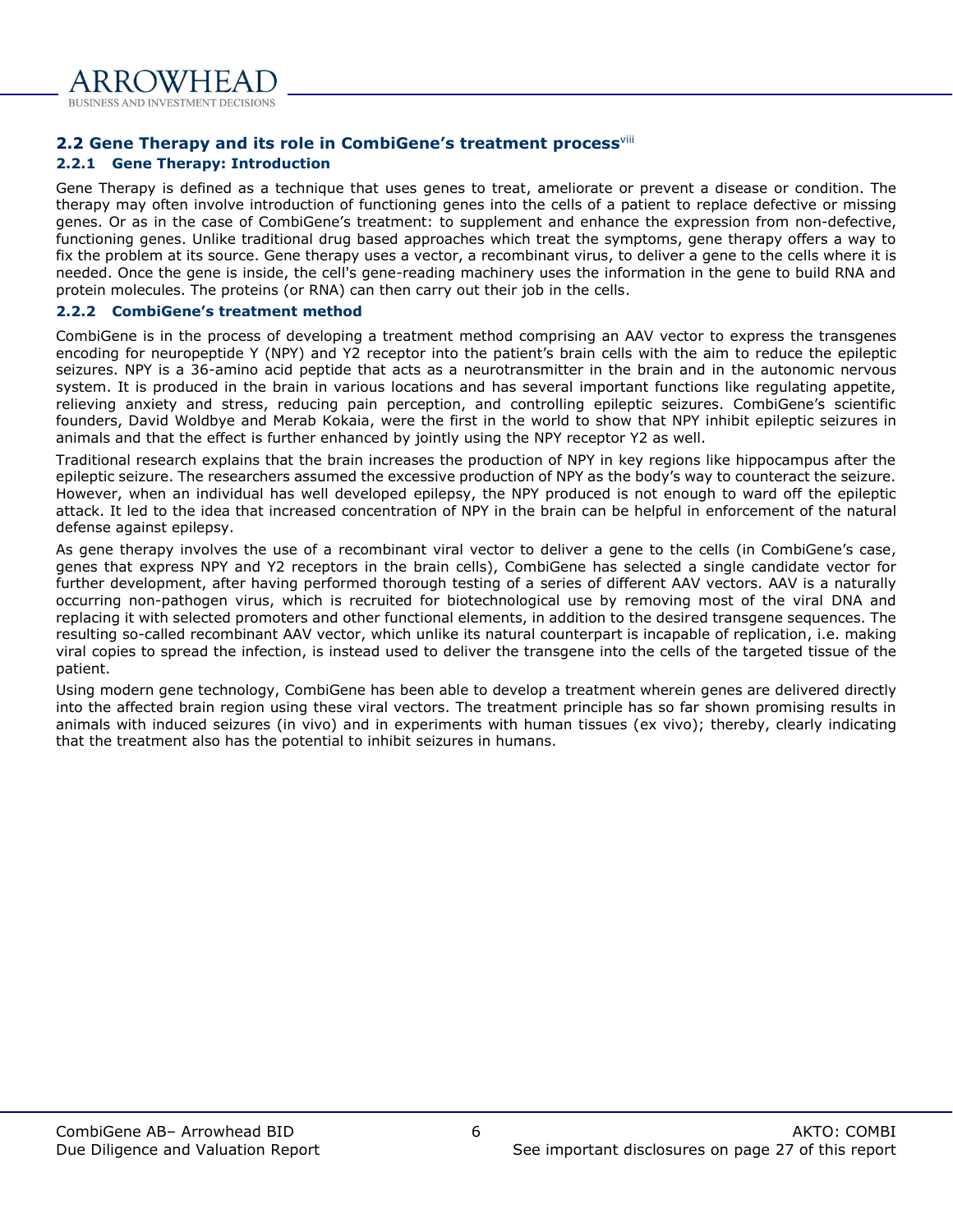

### <span id="page-6-0"></span>**2.3 Historical Progress of the Company**

CombiGene AB was formed as a Company in 2006. However, the foundation was laid way back in 1999 when David Woldbye and Merab Kokaia decided to work together to find a cure to treat epilepsy. Following exhibit, compiled from the Company's website, highlights key events over the last 16 years.



# <span id="page-6-1"></span>**2.4 CombiGene's Scientific Founders**<sup>x</sup>

David Woldbye and Merab Kokaia are the scientific founders of the Company.

David Woldbye is an Associate Professor at the University of Copenhagen, where he leads a research team at the Laboratory of Neural Plasticity Department of Neuroscience and Pharmacology. David was first in the world to show that neurotransmitter neuropeptide Y has anti-epileptic effect in mammals.

Merab Kokaia is Professor of Physiology and Director of the Epilepsy Center, Department of Clinical Sciences, Lund University Hospital. Kokaia has also led pioneering studies in optogenetics and neurotrophins in epilepsy context.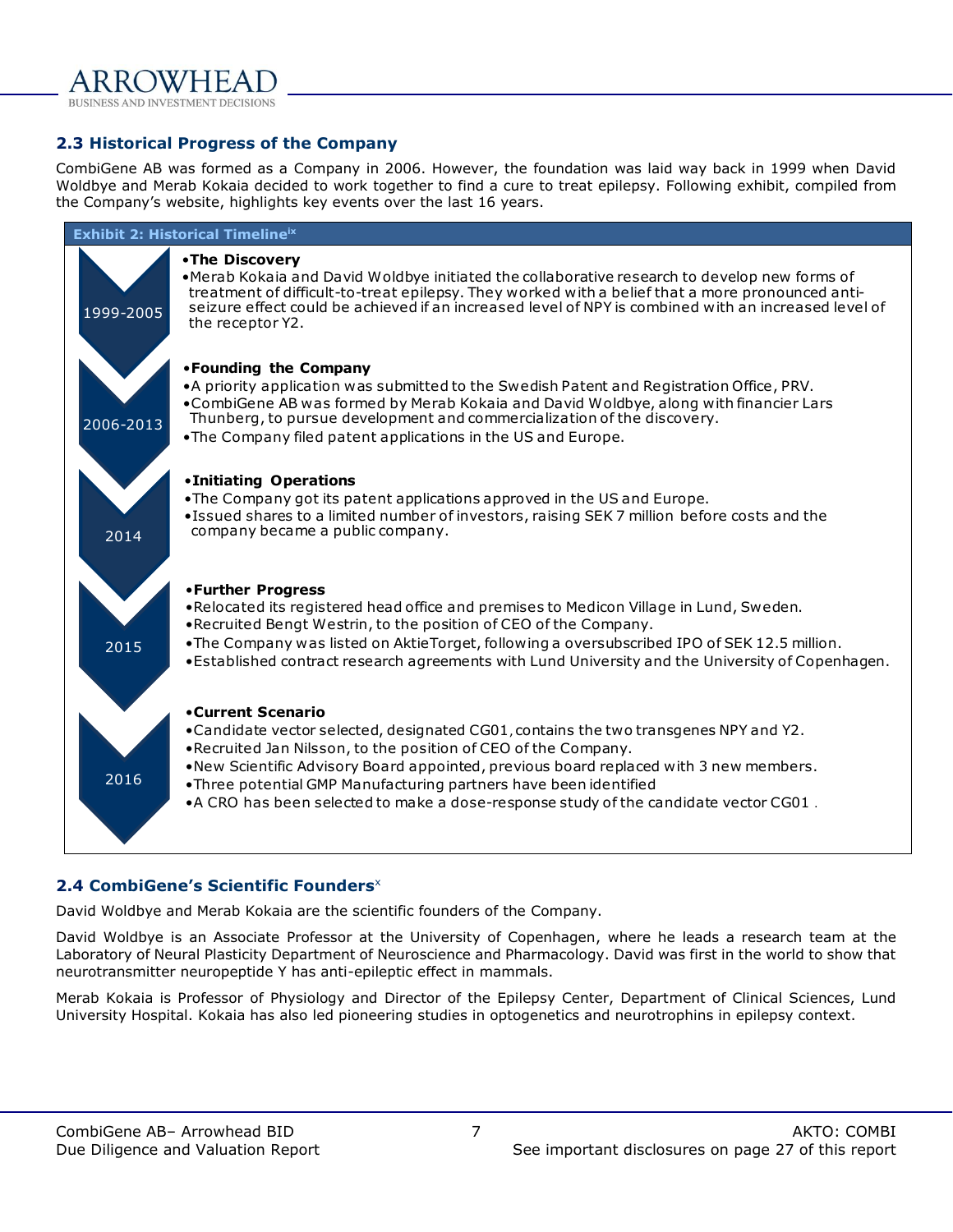

#### <span id="page-7-0"></span>**2.5 CombiGene's Projects**xi

CombiGene is currently focusing primarily on the Epilepsy Project in humans, but has plans to expand its project portfolio as shown in Exhibit 3 below.



#### <span id="page-7-1"></span>**2.5.1 Epilepsy Project (Humans)**

Based on thorough testing of a series of vectors produced on behalf of CombiGene, the Company has selected the main candidate AAV vector, and shown that induced over-expression of NPY and Y2 is an effective therapeutic method to treat seizures. The project is in preclinical stage and the final vector has been shortlisted in June 2016. Also, three potential GMP manufacturing partners have been identified and a series of toxicological studies will be conducted by the Company, estimating the Phase I/II safety study to begin in 2019. The project targets a population of patients suffering from partial epilepsy, showing resistance to drugs, or those not relieved by any other method. The prevalence of this group may be as high as 0.3% of the population, corresponding to about 2.5 million people in the US and EU alone.

#### <span id="page-7-2"></span>**2.5.2 Other Neurological Diseases**

The Company's patent applications cover other neurological as well as psychiatric diseases, in addition to epilepsy. Currently, no such other project is yet in the development phase. However, the Company is assessing the recent scientific studies and medical needs in the field of neurological diseases with the aim to select a preferred and feasible indication for further pre-studies and potential development project. For example, Parkinson's disease is one for which there is scientific support for using a combined NPY and Y2 over-expression.

#### <span id="page-7-3"></span>**2.6 CombiGene's Platform**xii

CombiGene's proprietary platform comprises the use of gene therapy vectors delivering a combination of transgenes encoding two or more of NPY, NPY receptors, galanin, galanin receptors, somatostatin, and/or somatostatin receptors, for the treatment of neurological or psychiatric diseases in humans or animals. The Company has its patent applications approved in the US and in Europe/EPO.

CombiGene is currently focused on developing an epilepsy treatment by means of an AAV vector carrying the transgenes for the neurotransmitter NPY and one of its receptors, the G protein-coupled receptor Y2. The Company uses well-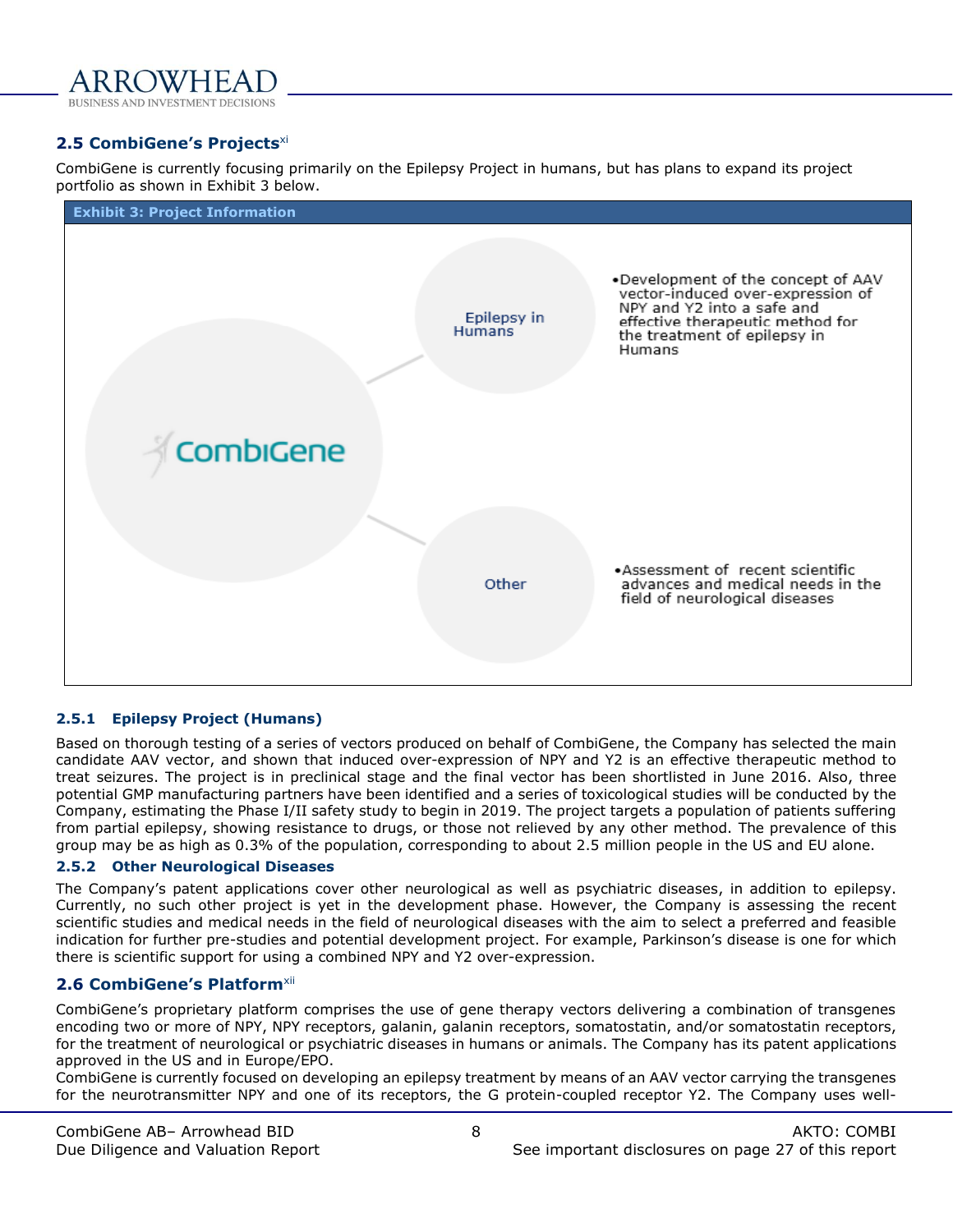

reputed contract providers for non-GMP AAV vector supply and three potential GMP manufacturing partners have been identified. One Contract Research Organization (CRO) has been selected for the purpose of a dose-response study of the elected candidate vector CG01. The trial has started and is expected to be completed in early 2017.

#### <span id="page-8-0"></span>**2.7 Trial Results**xiii

Following are few graphs presenting recent academic studies supporting CombiGene's method.



#### **Figure 1**

From Woldbye et al., 2010: The combination of rAAV-Y2 and rAAV-NPY vector treatments exert anti-epileptic effects by *increasing* the rapid kindling after discharge (AD) *threshold* as compared to rAAV-Y2 alone or rAAV-empty treatment in rats.

#### **Figure 2**

From Woldbye et al., 2010: Anti-epileptic effects of rAAV-Y2 rAAV-NPY vector combination treatment on rapid kindling in rats. The average after discharge (AD) *duration* during 40 rapid kindling stimulations for grade 1-3 and grade 4-5 seizures was significantly *decreased* by the rAAV-Y2/NPY combination as compared to treatment with rAAV-Y2 alone or rAAV-empty.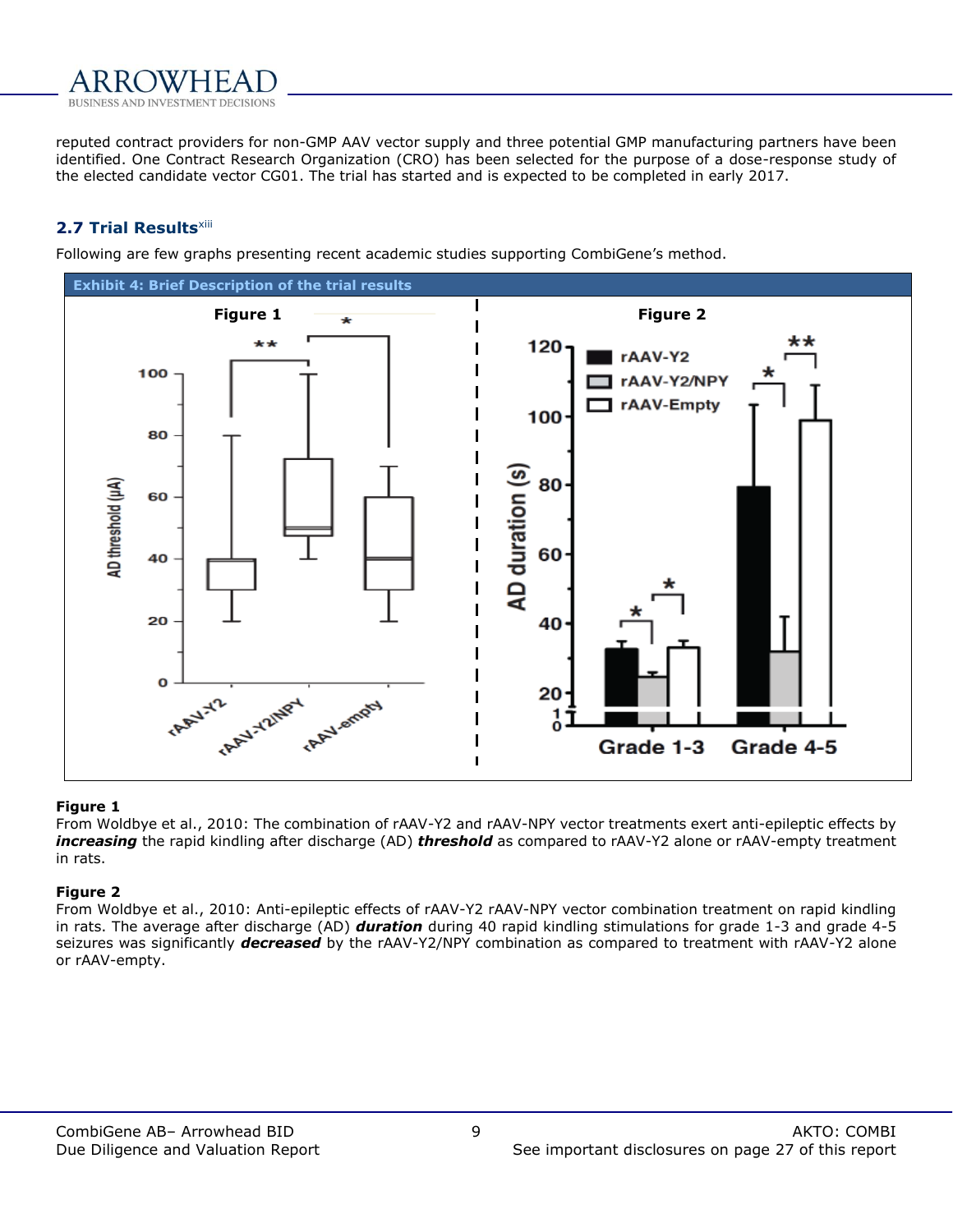



#### **Figure 3**

From Ledri LN et al., 2016: Effect of unilateral combinatorial rAAV-NPY + rAAV-Y2 treatment on spontaneous seizure *duration* in a clinical relevant model of epilepsy. The column chart shows the number of rats that exhibited *decreased* seizure frequency after combinatorial rAAV-NPY + rAAV-Y2 treatment (black) as compared with AAV-Empty (white).

#### **Figure 4**

From Ledri M et al., 2015: *Excitatory synaptic transmission* in Schaffer collateral-CA1 synapses in human epileptic hippocampus is *strongly inhibited* by NPY. During NPY application, a profound inhibitory effect is observed on the first evoked field excitatory postsynaptic potential (EPSP) with a concomitant increase in paired-pulse ratio (PPR), indicating suppression of glutamate release.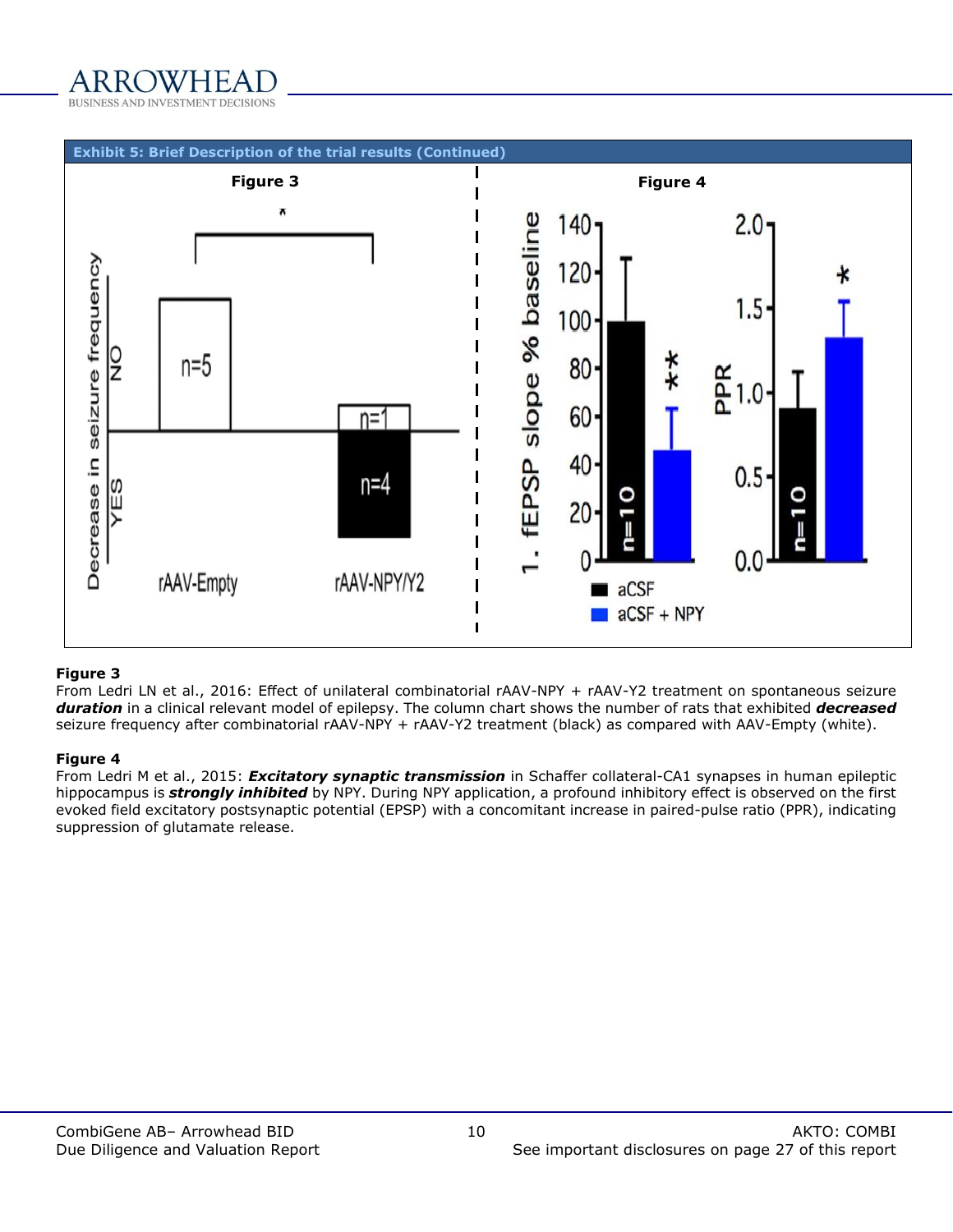#### <span id="page-10-0"></span>**2.8 Future outlook on the Company events**xiv

Given the current scenario, where the Company has finalized the main candidate vector, we estimate the following turn of events in the near term based on the FDA approval process. According to FDA<sup>xv</sup>, the clinical trials of a drug can take anywhere from 3 years to 7 years. We have kept a conservative estimate of 6 years from 2019 (launch of Phase I clinical trials) before the drug hits the market.



We expect the Company to enter the market in 2025. It is initially expected to launch in the EU and the US markets, and eventually expand to under or developing economies like India, China and others.

#### <span id="page-10-1"></span>**2.9 Company Premiums**xvi

- **- Huge potential market:** Out of the total 50 million patients worldwide, approximately 30% do not get sufficient relief by the existing AEDs in the market. They can opt for surgery, where a specific part of the brain is removed, but only a handful of these 30% will in fact be eligible to undergo a surgery based on the assessments. There are no existing treatments in the market for the remaining patients. CombiGene's treatment methodology largely aims at providing potential treatment to these patients. It is estimated that the total society cost is over USD 15.5 billion<sup>xvii</sup> for epilepsy in the United States. Also, CombiGene has limited direct competitors and can, therefore, be the first Company to reap the benefits of gene therapy based treatment process.
- **- Several convincing preclinical proof-of-principle studies:** When animals were subject to an injection of NPY/Y2 (in vivo) in the preclinical phase, they showed positive results in terms of reduced duration of the seizure, low mortality rate, mitigated side effects, increased latency, and low severity of the epileptic seizures. Positive results were also obtained when tests were carried out on human tissues (in vitro), making CombiGene's NPY/Y2 approach a promising case for development of gene therapy epileptic treatment, contrary to, for example, the galanin approach, which apparently did not work well on human tissue.
- **- One-time treatment:** As opposed to medications, which may have to be administered for the rest of a patient's life or until the epilepsy spontaneously ends, CombiGene's treatment aims at being a one-time treatment for curing the chronic disease.
- **- Experienced management and scientific founders:** CEO, Jan Nilsson has extensive experience having worked in leading positions with life science companies covering research development, pivotal product launch, corporate governance, etc. He has held two CEO, one CMO and one COO position in companies like CombiGene, and adds significant value to the Company in terms of track record, drug and clinical development experience, product launch and an international network. David Woldbye and Merab Kokaia, the scientific founders, have been the backbone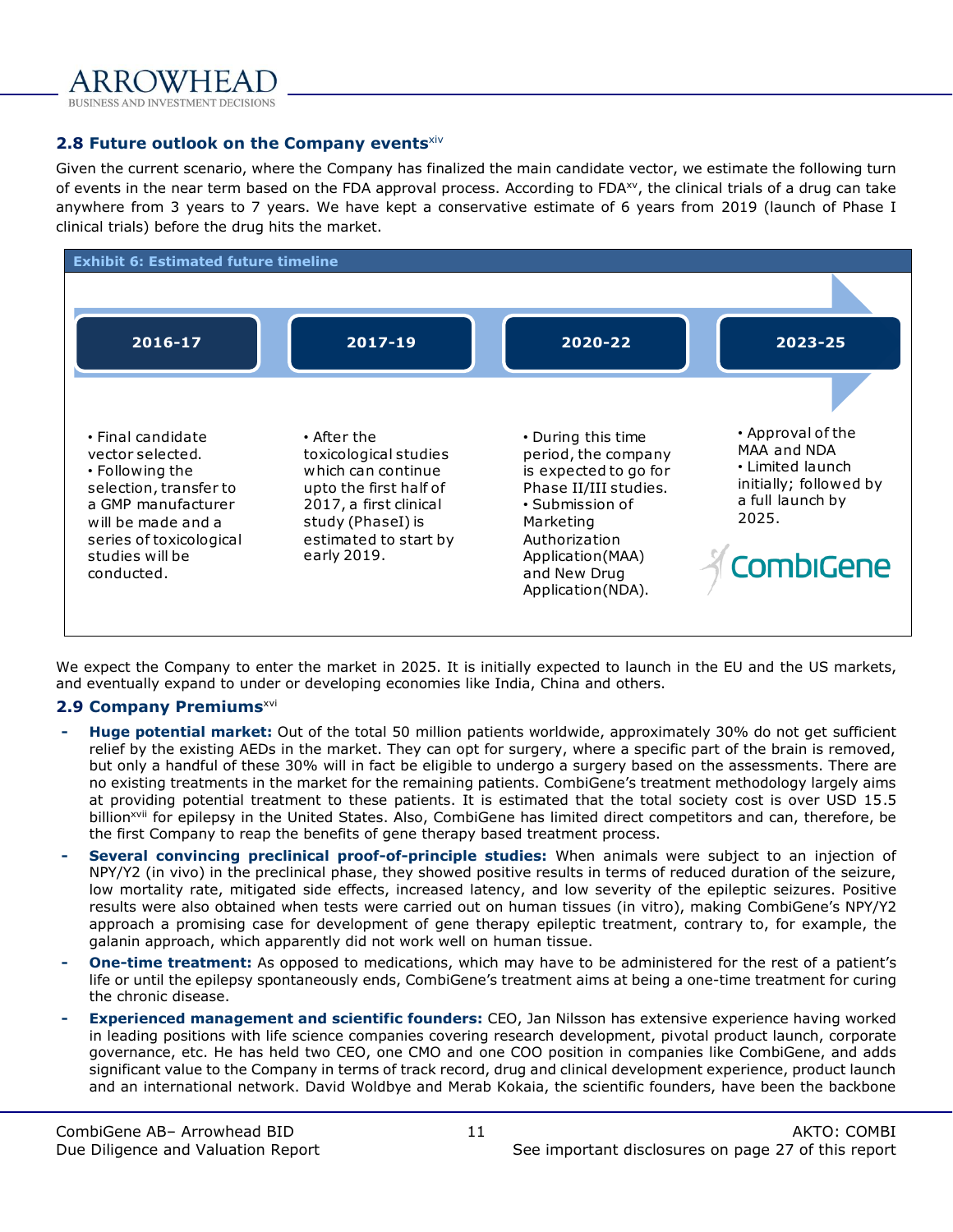

of the Company and have led breakthrough studies in the context of NPY and epilepsy. They are both distinguished and internationally renowned scientists with numerous publications in peer-reviewed journals. In review papers about gene therapy for epilepsy, their publications are cited frequently.

#### <span id="page-11-0"></span>**2.10 Company Risks**xviii

- **- Threat of competitors in the gene therapy field:** Another Company, Asklepios Biopharmaceuticals, is also in the preclinical stage of treatment development for epilepsy, based on the upregulation of galanin. Gene therapy remains the underlying treatment process for both the firms. CombiGene is always exposed to a risk of its competitor developing a successful treatment process earlier, which will significantly impact the financial projections of CombiGene. British Company GW Pharmaceuticals presented positive Phase III data for their drug Epidiolex against Dravet syndrome, which is a rare type of epilepsy in children.
- **- New treatment processes/drugs:** Although new AED development activity in the pharma industry has decreased in the last decade, following the introduction of the third-generation drugs, there are still many projects in the pipeline, aimed at improved efficacy or – more often – reduced side effects. D Pharm Innovative Biopharmaceuticals is one such Company in Clinical phase II and any major success in that area could affect CombiGene unfavorably. Recently approved drugs, such as Trobalt/Potiga and Fycompa, are also focusing on improving the therapeutic efficacy among the partial epileptic patients.

#### **2.11 CombiGene's Shareholding Pattern**

<span id="page-11-1"></span>CombiGene's total ordinary shares are  $11,801,593$  with the following shareholding pattern<sup>xix</sup>:

| <b>Exhibit 7: Shareholding Pattern xx</b> |                                      | <b>Exhibit 8: Shareholding Pattern xxi</b> |                      |                 |
|-------------------------------------------|--------------------------------------|--------------------------------------------|----------------------|-----------------|
|                                           |                                      | <b>Shareholders</b>                        | <b>No. of Shares</b> | $%$ of<br>total |
|                                           |                                      | Skandia Liv                                | 41,62,422            | 35.30%          |
|                                           | ■Skandia Liv                         | Lars Thunberg                              | 28,59,526            | 24.20%          |
| 10.8%<br>3.7%                             | Lars Thunberg                        | Kas Bank NV                                | 9,45,308             | 8.00%           |
| 4.0%<br>35.3%                             | <b>EKas Bank NV</b>                  | Kazimiersky Patrik                         | 9,15,804             | 7.80%           |
| 6.2%                                      | <b>EKazimiersky Patrik</b>           | Nordnet Pensionsforsakring                 | 7,34,649             | 6.20%           |
| 7.8%                                      | <b>Nordnet</b><br>Pensionsforsakring | Avanza Pensionforsakring                   | 4,75,604             | 4.00%           |
| 8.0%                                      | $M$ Avanza<br>Pensionforsakring      | Kokaia Merab                               | 4,31,938             | 3.70%           |
| 24.2%                                     | ■Kokaia Merab                        | Skandia Liv                                | 41,62,422            | 35.30%          |
|                                           | <b>MOthers</b>                       | Others                                     | 12,76,342            | 10.8%           |
|                                           |                                      | <b>Total</b>                               | 11,801,593           | <b>100%</b>     |

#### <span id="page-11-2"></span>**2.12 Listing and Contact Details**

The ordinary shares of CombiGene AB. are listed on Swedish marketplace, AktieTorget (Ticker AKTO: COMBI, Date of Listing – May 25, 2015)

**Contacts:** Medicon Village, SE- 22381 Lund, Sweden

**Visiting Address:** Scheelevägen 2

#### **E-mail ID: [jan.nilsson@combigene.com](mailto:jan.nilsson@combigene.com)**

**Phone:** +46 70 466 31 63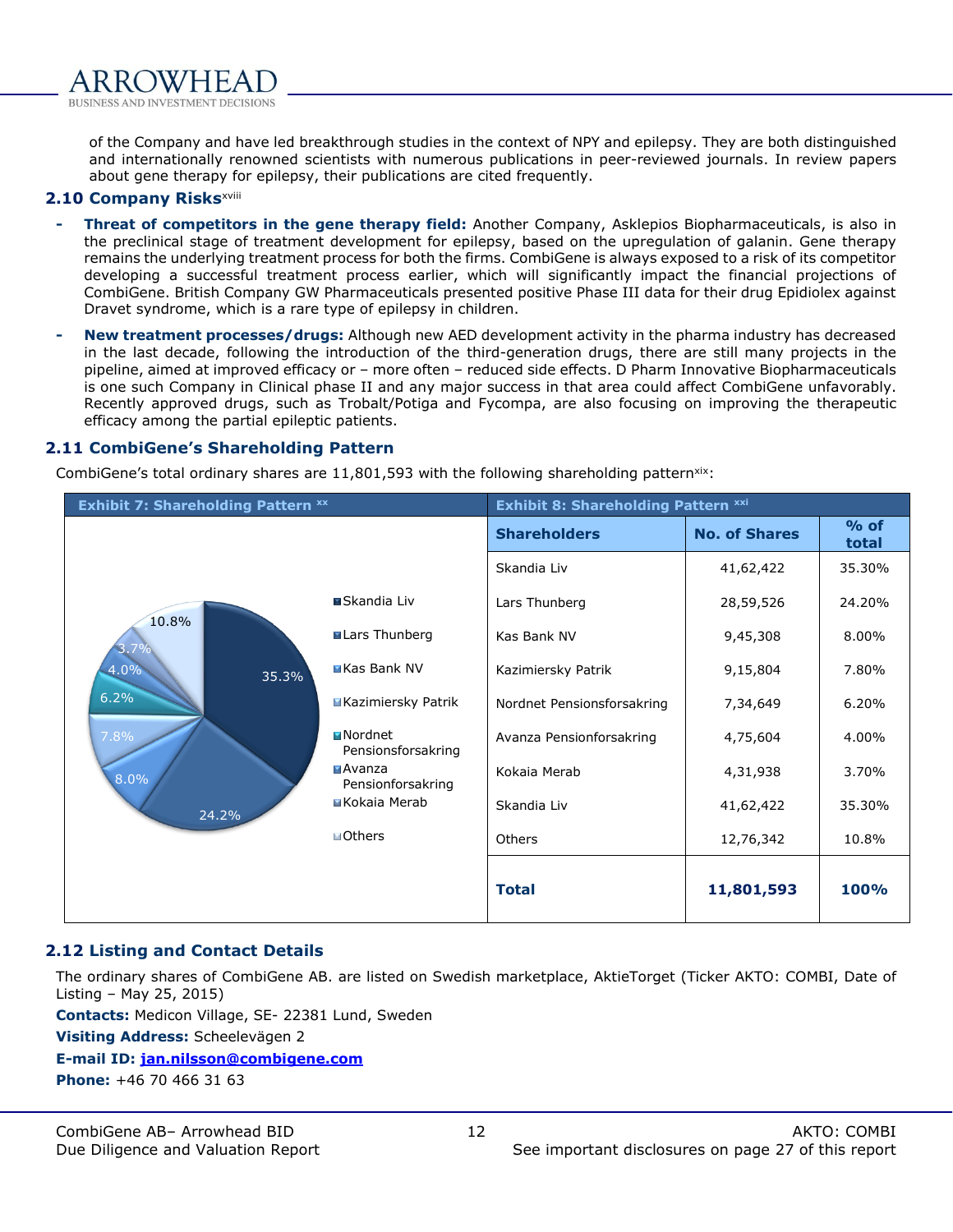

### <span id="page-12-0"></span>**3. Key Variable Analysis**<sup>xxii</sup>

#### <span id="page-12-1"></span>**3.1 Variable 1 - Market Share of CombiGene**

We expect CombiGene to launch its treatment for epilepsy in limited markets by 2024, and initiate a full launch only by 2025. We assume that the Company will launch its treatment only in the US and EU markets initially, with further expansion dependent on market reception of its product. Resultantly, we have factored only the US and EU markets in our forecasts and expansion into new territory may provide further upside to our estimates. We have assumed epilepsy prevalence rate of 0.8%, with about 30% of these patients being resistant to currently available drugs (target market). We conservatively estimate the Company to capture a market share of 0.10-0.12% in 2024, which is expected to reach a peak of 0.90-1.00% by 2031. In the following years, we have kept the market share intact at 0.90% for low bracket and 1.00% for high bracket under the assumption of new market entrants.

|                         | <b>Exhibit 9: CombiGene's market share estimate</b>                                                                                                                                                                    |  |  |  |  |  |  |  |  |  |  |  |  |
|-------------------------|------------------------------------------------------------------------------------------------------------------------------------------------------------------------------------------------------------------------|--|--|--|--|--|--|--|--|--|--|--|--|
| $\mathbf{O}/\mathbf{O}$ | 2024E   2025E   2026E   2027E   2028E   2029E   2030E   2031E   2032E   2033E   2034E   2035E   2036E   2037E                                                                                                          |  |  |  |  |  |  |  |  |  |  |  |  |
| Low est.                | 0.10%   0.30%   0.40%   0.50%   0.60%   0.70%   0.80%   0.90%   0.90%   0.90%   0.90%   0.90%   0.90%   0.90%                                                                                                          |  |  |  |  |  |  |  |  |  |  |  |  |
| High est.               | $\mid$ $0.12\%$ $\mid$ $0.40\%$ $\mid$ $0.50\%$ $\mid$ $0.60\%$ $\mid$ $0.70\%$ $\mid$ $0.80\%$ $\mid$ $0.90\%$ $\mid$ $1.00\%$ $\mid$ $1.00\%$ $\mid$ $1.00\%$ $\mid$ $1.00\%$ $\mid$ $1.00\%$ $\mid$ $1.00\%$ $\mid$ |  |  |  |  |  |  |  |  |  |  |  |  |

#### <span id="page-12-2"></span>**3.2 Variable 2 – Estimated number of patients to be treated by CombiGene**

A study published by Hauser and colleagues in 1991, covering the trend over a period of 40 years for the US market concluded that there was no significant difference in prevalence rates of epilepsy during this time period, implying that the prevalence rate tends to be constant over time<sup>xxiii</sup>. Therefore, we have assumed a prevalence rate of 0.8% and multiplying it by the forecasted population, we calculated the estimated number of epilepsy patients per year. Taking a product of this result with the estimated market share, we forecast CombiGene to treat the following number of patients per year till 2037:

| <b>Exhibit 10: Estimate of CombiGene's patients</b> |     |     |      |      |      |      |      |      |      |      |      |      |      |                                                                                                               |
|-----------------------------------------------------|-----|-----|------|------|------|------|------|------|------|------|------|------|------|---------------------------------------------------------------------------------------------------------------|
| (000)                                               |     |     |      |      |      |      |      |      |      |      |      |      |      | 2024E   2025E   2026E   2027E   2028E   2029E   2030E   2031E   2032E   2033E   2034E   2035E   2036E   2037E |
| Low est.                                            | 2.0 | 6.2 | 8.2  | 10.3 | 12.4 | 14.5 | 16.6 | 18.7 | 18.8 | 18.8 | 18.8 | 18.9 | 18.9 | 18.9                                                                                                          |
| High est.                                           | 2.5 | 8.2 | 10.3 | 12.4 | 14.5 | 16.6 | 18.7 | 20.8 | 20.8 | 20.9 | 20.9 | 21.0 | 21.0 | 21.0                                                                                                          |

#### <span id="page-12-3"></span>**3.3 Variable 3 – Revenue from treatment of patients suffering from Epilepsy**

Considering that the currently available drugs only alleviate the impact of seizures, while the Company's gene therapy would offer effectively a cure for epilepsy, we expect the Company to price its treatment at a premium. Moreover, the Company is targeting drug resistant patients, who either do not have any effective treatment available or can be only treated through expensive surgery. Cumulatively, we expect the Company to charge \$70,000 per patient for its gene therapy treatment before the expiry of its patent, decreasing thereafter due to additional competition. Based on our assumptions, the estimated revenue generated would be as follows after having been adjusted for development-related risks:

| Exhibit 11: Risk-adjusted revenue from epilepsy patients |                                                                                     |     |       |  |                                                                                                                                 |  |  |  |  |  |  |  |
|----------------------------------------------------------|-------------------------------------------------------------------------------------|-----|-------|--|---------------------------------------------------------------------------------------------------------------------------------|--|--|--|--|--|--|--|
| <b>SEK million</b>                                       | 2024E 2025E 2026E 2027E 2028E 2029E 2030E 2031E 2032E 2033E 2034E 2035E 2036E 2037E |     |       |  |                                                                                                                                 |  |  |  |  |  |  |  |
| Low estimate                                             | 198                                                                                 | 595 | - 795 |  | 997   1,199   1,402   1,606   1,811   1,815   1,782   1,749   1,717   1,686   1,652                                             |  |  |  |  |  |  |  |
| <b>High estimate</b>                                     | 316                                                                                 |     |       |  | $1,057$   $1,325$   $1,595$   $1,865$   $2,137$   $2,409$   $2,683$   $2,688$   $2,640$   $2,592$   $2,544$   $2,498$   $2,448$ |  |  |  |  |  |  |  |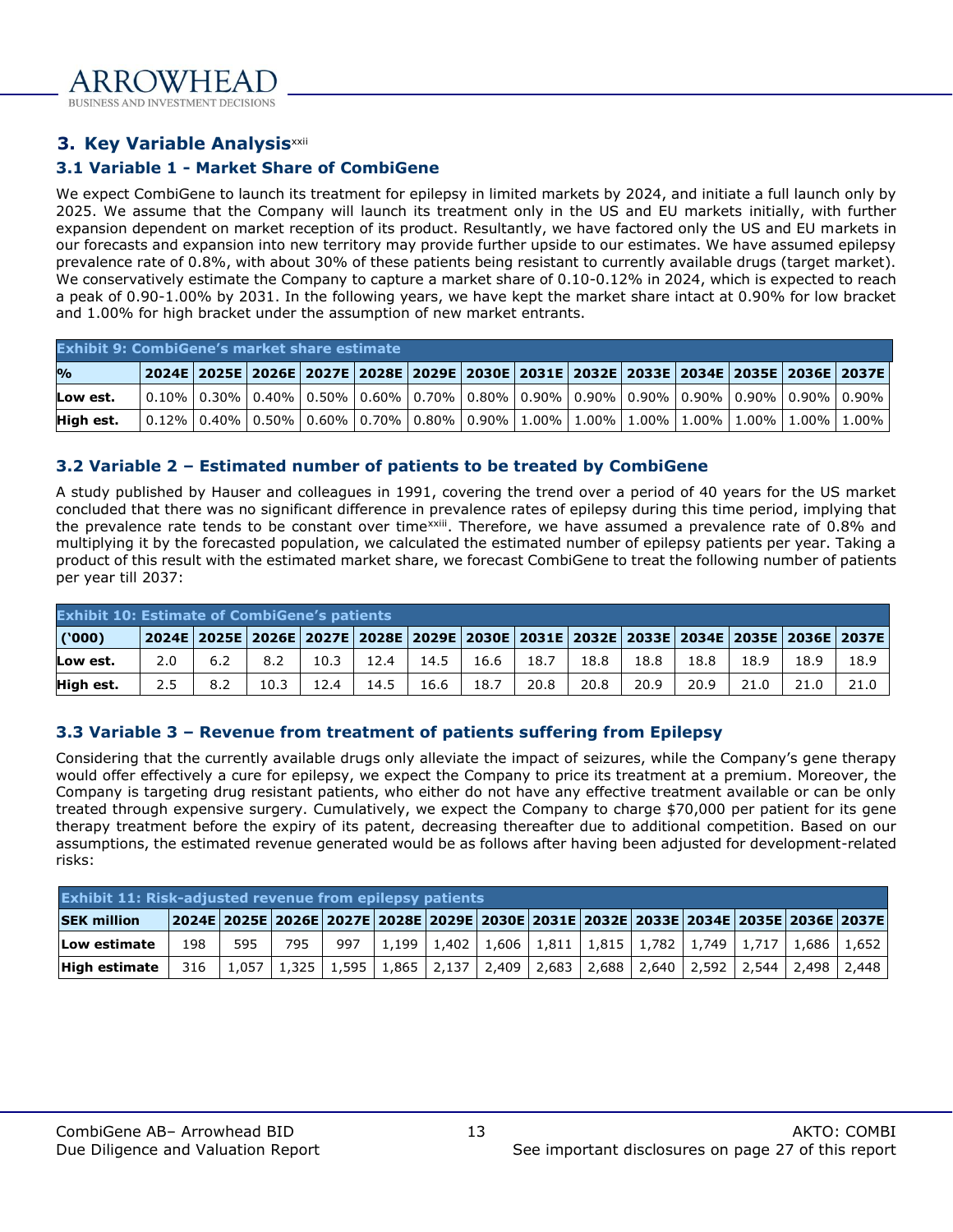#### <span id="page-13-0"></span>**4. News**xxiv

- **- Panion Animal Health signs agreement with CombiGene regarding licensing of candidate drug for the veterinary market:** The license agreement gives Panion Animal Health exclusive right to develop veterinary Combination therapies based on CombiGene's drug candidate. The license covers operations in the EEA, Switzerland and the USA. The agreement includes an upfront payment of SEK three million, which will be paid when Panion Animal Health receives funding for its operations. Also, CombiGene will receive royalties on future sales.
- **- New CEO, Jan Nilsson accepts offer to purchase options:** The newly appointed CEO accepted an offer to purchase 60,000 options, which was 100% of the offer, within the framework of the options programme decided upon at the AGM held on 4<sup>th</sup> April 2016. Jan Nilsson purchased a further 60,000 options from his predecessor as CEO.
- **- Jan Nilsson appointed as new CEO:** Effective October 1, 2016, Jan Nilsson has taken up this position. Jan Nilsson has experience of working in leading positions in life science companies, both public and private (national and international). His prior role was as COO in Nasdaq Stockholm listed NeuroVive Pharmaceutical AB (publ), wherein he held various positions since 2010 and played an active role to bring the Company to its current stage.
- **- New Scientific Advisory Board:** The previous board, consisting of associate professor Eskil Elmér from Lund and the Company's scientific co-founders Merab Kokaia and David Woldbye, has been replaced by a new 3-member Board. The new Board consists of Dr. Annamaria Vezzani from Milan, professor Deniz Kirik from Lund and professor Margitta Seeck from Geneva. A scientific meeting was held with the objective to discuss the preclinical development program remaining before the start of first study on humans and the preliminary design of that study.
- **- Candidate vector selected:** The candidate vector CG01 contains the two transgenes, NPY and Y2. This main candidate vector will be subject to further characterization and development to turn it into a human therapeutic product. This vector will be the focus for further study, with the aim to test it in a Phase I / II study on patients by 2019. The exact sequence and identity of the vector will currently not be disclosed.
- **- Key personnel acquire warrants:** Total 230,000 warrants were acquired with each warrant giving holder the right to buy a CombiGene share in May 2019 at a price of 11,1 SEK. The two scientific cofounders, David Woldbye and Merab Kokaia, acquired 80,000 and 60,000 warrants, respectively. Former CEO, Bengt Westrin acquired 60,000, and CSO, Casper Götzsche acquired 30,000. CombiGene Personal AB administers this warrant series TO 2 and now has 123 760 TO 2 warrants remaining, which can be offered as incentives to other key personnel in future. Board member, Lars Thunberg acquired 40,000 shares in the open market the same day as these transactions.
- **- University of Copenhagen, a new shareholder:** Share transfer from CombiGene's co-founder David Woldbye to the University of Copenhagen makes it a holder of 216,000 share in CombiGene, i.e., 1.9% of the shares. This transaction fulfils a mutual agreement from 2007 stipulating that transfer would be conducted when Combigene becomes a public and listed Company.
- **- Joining "The Alliance for Regenerative Medicine":** Combigene has been invited to become a part of The Alliance for Regenerative Medicine (ARM). ARM, which is based in Washington, D.C., promotes legislative, regulatory and reimbursement initiatives. It facilitates advances in gene and cellular therapies and other regenerative medicine. Combigene's objective from this alliance is gaining access to international and cutting-edge network within gene therapy, and reach out to business development and investment opportunities, along with contributing to alliance's mission and goals.
- **- Participation in the BIO International Convention, San Francisco (BIO2016):** To continue dialogue with the big drug companies, Combigene participated in the partnering conference BIO-Europe in Cologne**.** Combigene confirmed that there is significant interest in gene therapy and many big pharmaceutical companies have started building departments for exclusive work on gene therapy.
- **- Contract Research Organization selected:** In the development phase, the main activity was to identify and assign a contract research organization (CRO) to work to make a dose-response study of the main candidate vector CG01. A CRO has been selected and the trial has started; it is expected to be completed by early 2017.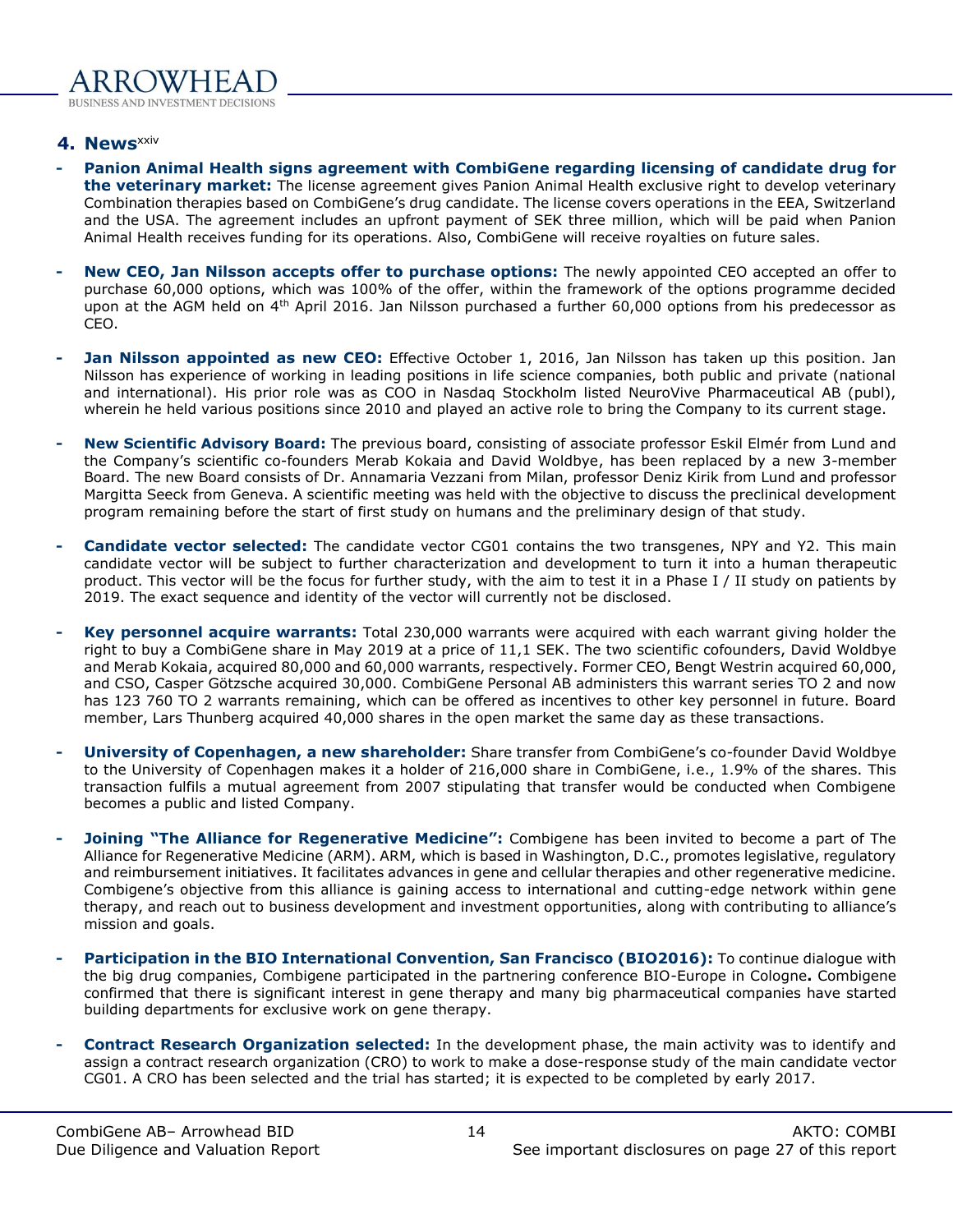

**- Potential GMP Manufacturing Partner:** Three potential partners have been identified to produce feasible amounts of the main candidate vector designated as CG01.

# <span id="page-14-0"></span>**5. Management and Governance**

The management team includes experienced professionals, who have held positions of responsibility across various firms. CEO Jan Nilsson was recruited in October 2016, and CSO Casper René Götzsche was recruited in Oct 2015. Both have significant experience in their respective areas.

| <b>Exhibit 12: Management and Governance XXV</b> |                 |                                                                                                                                                                                                                                                                                                                                                                                                                                                                                   |                                                                                                                                                                                                    |  |  |  |  |  |
|--------------------------------------------------|-----------------|-----------------------------------------------------------------------------------------------------------------------------------------------------------------------------------------------------------------------------------------------------------------------------------------------------------------------------------------------------------------------------------------------------------------------------------------------------------------------------------|----------------------------------------------------------------------------------------------------------------------------------------------------------------------------------------------------|--|--|--|--|--|
| <b>Name</b>                                      | <b>Position</b> | <b>Past Experience</b>                                                                                                                                                                                                                                                                                                                                                                                                                                                            | Qualifications                                                                                                                                                                                     |  |  |  |  |  |
| Arne Ferstad                                     | Chairman        | . He has previously overseen Baxter Healthcare's<br>business in the Nordic and Benelux countries and has<br>served as the President of EMEA Baxter Renal Division<br>• Also, he has held various senior management roles<br>with H&S, Medfield, Aggancio AB, and Ankor<br>Consultants                                                                                                                                                                                             | • He completed his MBA<br>from INSEAD                                                                                                                                                              |  |  |  |  |  |
| Jan Nilsson                                      | <b>CEO</b>      | • He served as COO of NeuroVive Pharmaceutical AB.<br>CMO of Pergamum AB, CEO of Lipopeptide, an<br>Operating Unit, CEO of Tripep AB, Managing Director,<br>Sweden of Schering-Plough & Vice President Nordic<br>Operations of Schering-Plough<br>• From 1995 onward, he has acquired extensive industry<br>experience, in leading positions with life science<br>companies, covering research and development,<br>implementing pivotal product launch to corporate<br>governance | $\bullet$ He<br>completed<br>his.<br>MBA, International<br><b>Business</b><br>Management<br>from<br>University<br>of<br>Uppsala in 1993.                                                           |  |  |  |  |  |
| Casper René<br>Götzsche                          | CSO             | • He had previously worked as a Research Assistant at<br>the University of Copenhagen and Rigshospitalet<br>• He has also worked as a Guest Researcher at Lund<br>University and Massachusetts Institute of Technology<br>. He has been working with NPY and gene therapy<br>targeting brain diseases since 2008 and has authored<br>more than 10 scientific papers related to the subject                                                                                        | <b>MSc</b><br>• Obtained<br>his<br>in i<br>Human<br>Biology,<br>Neuroscience<br>and<br>Pharmacology, and PhD<br>in Health and Medical<br>Sciences<br>from<br>the<br>University<br>οf<br>Copenhagen |  |  |  |  |  |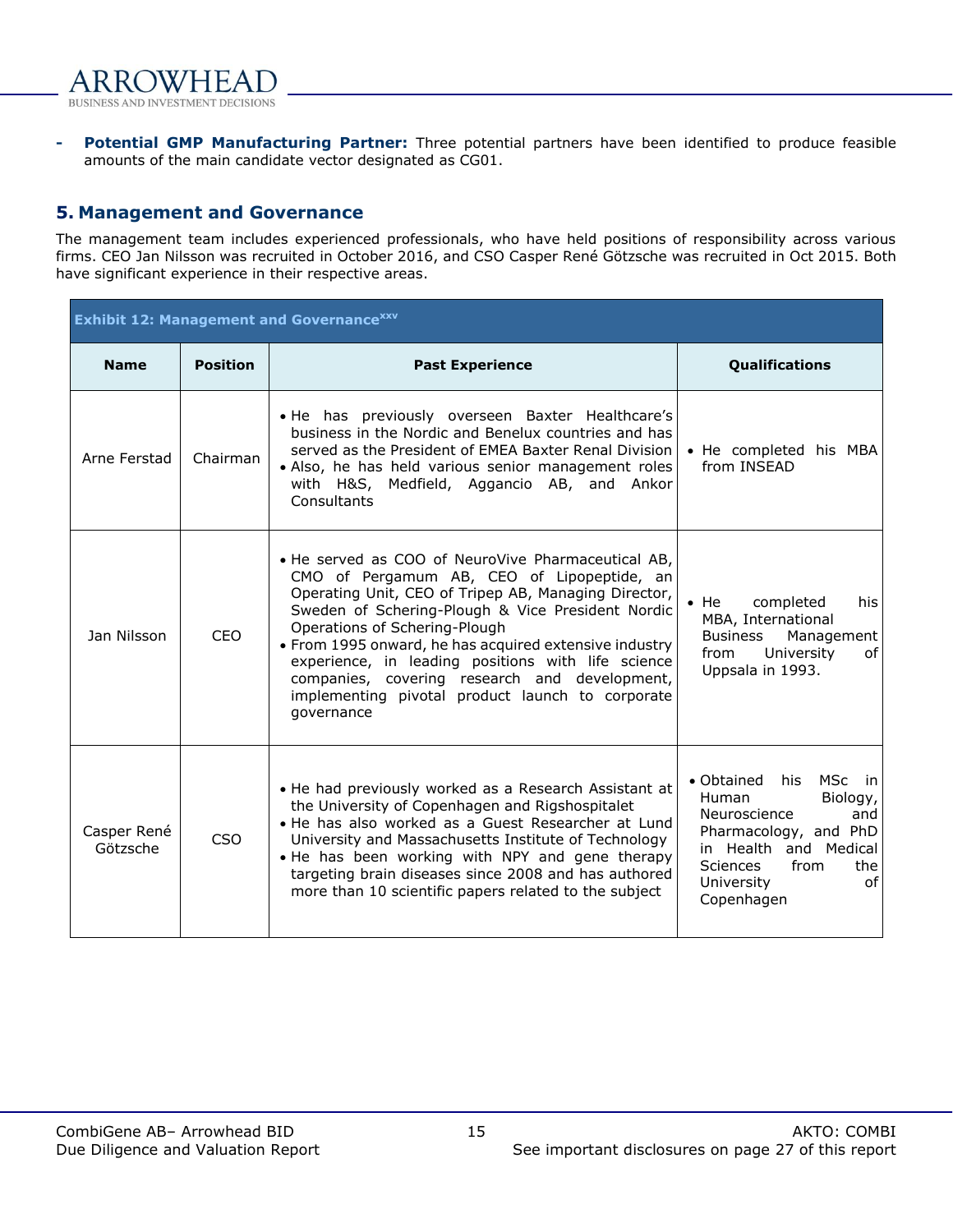#### <span id="page-15-1"></span><span id="page-15-0"></span>**6. Markets and Competition 6.1 Industry Overview XXVII**

#### <span id="page-15-2"></span>**6.1.1 Epilepsy and its market size**

According to WHO, there are approximately 50 million people worldwide who are suffering from epilepsy. Nearly 80% of them live in the low and middle income countries and approximately 75% of the epileptic patients in low and middle income countries do not get the required treatment. Epilepsy can be treated easily and successfully via Anti-Epileptic Drugs (AED) in about 70% of the cases. Furthermore, if 2- 5 years of successful treatment results in being seizure-free, drugs can be withdrawn for about 70% of children and 60% of adults, without subsequent relapse. In low and middle income countries, about three fourths of people with epilepsy may not receive the treatment they need. This is called the "treatment gap". According to a review by WHO, low to middle income countries suffer from the problem of treatment gap, which is more prevalent in rural areas as compared to the urban areas. This is depicted in [Exhibit 13.](#page-15-5)

<span id="page-15-5"></span>

Worldwide calculation of epileptic patients is done by multiplying the prevalence rate with the total population. According to the data reported by WHO in 2005, the global prevalence rates vary in the range of 0.4%-1% among different countries. For this report, we have taken the prevalence rate of 0.8% in US and EU countries.

According to Center for Disease Control and Prevention, the total direct and indirect cost of epilepsy in the US is estimated to be about USD 15.5 billion per year, which amounts to roughly USD 6,000 per patient. In Europe, according to the report by International League Against Epilepsy (ILAE), the International Bureau for Epilepsy (IBE), and the World Health Organization (WHO), the total costs per year amounted to over € 20 billion (USD 21 billion) for 6 million patients in 2011; amounting to USD 3,500 (approximately) per patient.

#### <span id="page-15-3"></span>**6.1.2 Estimated number of patients for gene therapy in US and EU**

Since the Company currently has patents in the US and Europe (10 countries), we conservatively estimated the market size for just these regions. In US, about 2.5- 3 million people have epilepsy, and approximately an additional 150,000 Americans are diagnosed every year with epilepsy. The active epilepsy patients are calculated by multiplying the current population with the prevalence rate of 0.8%. Among EU countries, taking the prevalence factor of 0.8%, nearly 4 million people suffer from epilepsy.

For the estimation of current market size, we have taken the prevalence rate of 0.8% and a combined population of US and EU countries to be 830 million. This means the total epileptic patient population would be about 6.64 million. Of these, 60%-70% get treatment via AEDs, the remaining 30%-40% (on an average 2.16 million) patients will form the target market for gene therapy based treatment in US and the countries of European Union.

#### <span id="page-15-4"></span>**6.2 Gene Therapy**xxviii

Gene therapy is defined as "the introduction of genetic material (either DNA or RNA) into cells for a therapeutic purpose" (Touchefeu et al., 2010). The aim is to introduce a functional gene to selectively repair or replace an abnormal mutant gene or to selectively regulate the expression of a gene by knocking out its expression (Misra, 2013). However, in the case of CombiGene's approach, the aim is to supplement and enhance the expression from non-defective, functioning genes.

Gene therapy was initially introduced in 1970s, and had been making progress till 1999. In 1999, a patient named Jesse Gelsinger died in a clinical trial due to severe immunotoxicity caused by the adenoviral vector (which is different from AAV). This reduced the number of clinical trials being carried out every year and increased the level of precaution taken by the FDA and other regulatory authorities. Despite the hurdles, first drug for gene therapy was approved in China in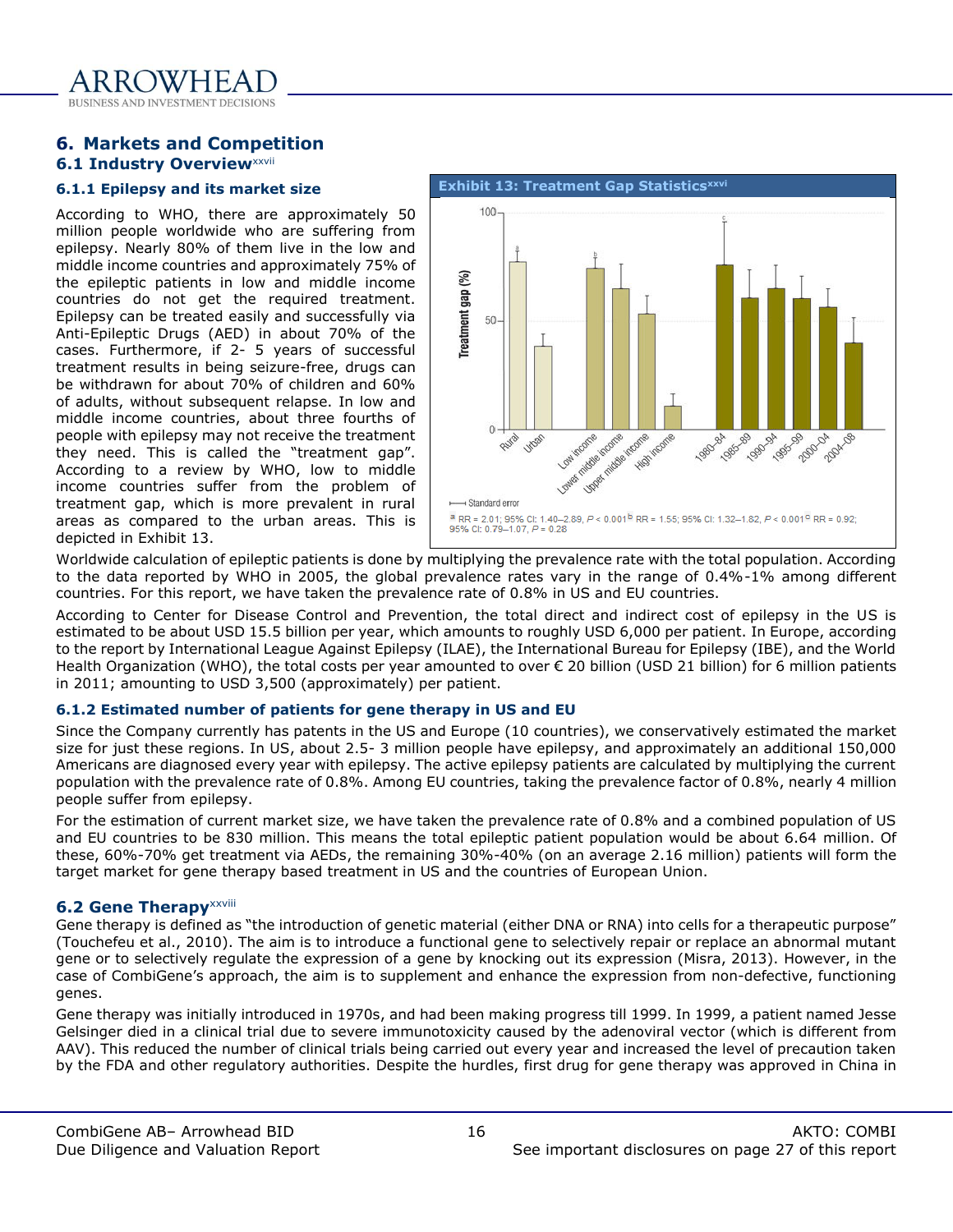2003: Gendicine. Till now, 2 major products have been approved in the developed markets of North America, the EU and Japan under gene therapy and 3 in places outside these markets:

#### **Developed Markets**

- Glybera (alipogene tiparvovec) for the treatment of familial Lipoprotein Lipase Deficiency (LPL)
- Kynamro (mipomersen) for Homozygous Familial Hypercholesterolemia (HoFH)

# **Outside Developed Markets**

- Gendicine (rAd-p53) approved in China for head and neck cancers
- Oncorine (rAd5-H101) approved in China for head and neck cancers
- Neovasculgen (Pl-VEGF165) approved in Russia for peripheral arterial disease

Following are the major risks associated with Gene Therapy:

- **- Gene delivery and activation:** Gene therapy involves delivering the genes to the correct cells and activating them, so that they can produce the encoded genes. Improper targeting can result in the gene getting delivered to the wrong cells and can induce health issues for the patient.
- **- Immune response:** Human immune system wards off any intruder such as bacteria and virus trying to enter the body. For gene therapy to succeed, the vector induced must be able to avoid the human surveillance system. Adverse immune response could potentially cause serious illness or death. AAV vectors are generally considered not to give such immune responses, but this is nevertheless a risk factor to keep in mind.
- **- Disruption of important genes:** For a therapeutic gene to become a permanent part of the target cell's genome, it must integrate into the cell's own DNA. There have been cases in the past when the gene was integrated into an inappropriate location and disrupted other genes. However, in the case of CombiGene's project, as well as other projects using AAV vectors, the aim is not to insert the therapeutic gene into the cell's DNA, but rather to supplement that DNA. AAV vectors are not believed to give such insertional mutagenesis but nevertheless, the possibility of the therapeutic gene disrupting other genes is a risk that must be considered.

Despite the challenges it faces, gene therapy is now starting to see its moment of success. Though the process has been slow, the future looks promising. Encouraging treatment results in few cases have made it possible for the researchers to believe in its future success.

### <span id="page-16-0"></span>**6.3 Future of Gene Therapy as a Treatment Process for Epilepsy**

Gene therapy has been in an evolution process for decades and has been regarded as one of the most promising new technology to treat human diseases. It has witnessed limited success so far but it remains largely an attractive topic for research and development on different diseases due to the promising results shown in tests for various other diseases. Use of gene therapy for epilepsy is still in preclinical stages, making it difficult to assess its success; however, the following are a few arguments to point out why CombiGene's approach can be a new successful technique in the market:

- **-** NPY has been shown to inhibit neural hyperactivity via activation of Y2 and/or Y5 NPY receptors. Several studies by the Company's scientific founders and independent researchers have held forward NPY as the most promising concept for gene therapy against epilepsy<sup>xxix</sup>.
- **-** Positive results of using NPY in combination of Y2 and/or Y5 receptors in other neurological diseases like Parkinson's disease and Alzheimer's disease.
- **-** Gene therapy received a major boost after European Commission granted market authorization for Glybera in 2012. Glybera is a gene therapy that is designed to restore the LPL enzyme activity required to enable the processing, or clearance, of fat-carrying chylomicron particles formed in the intestine after a fat-containing meal.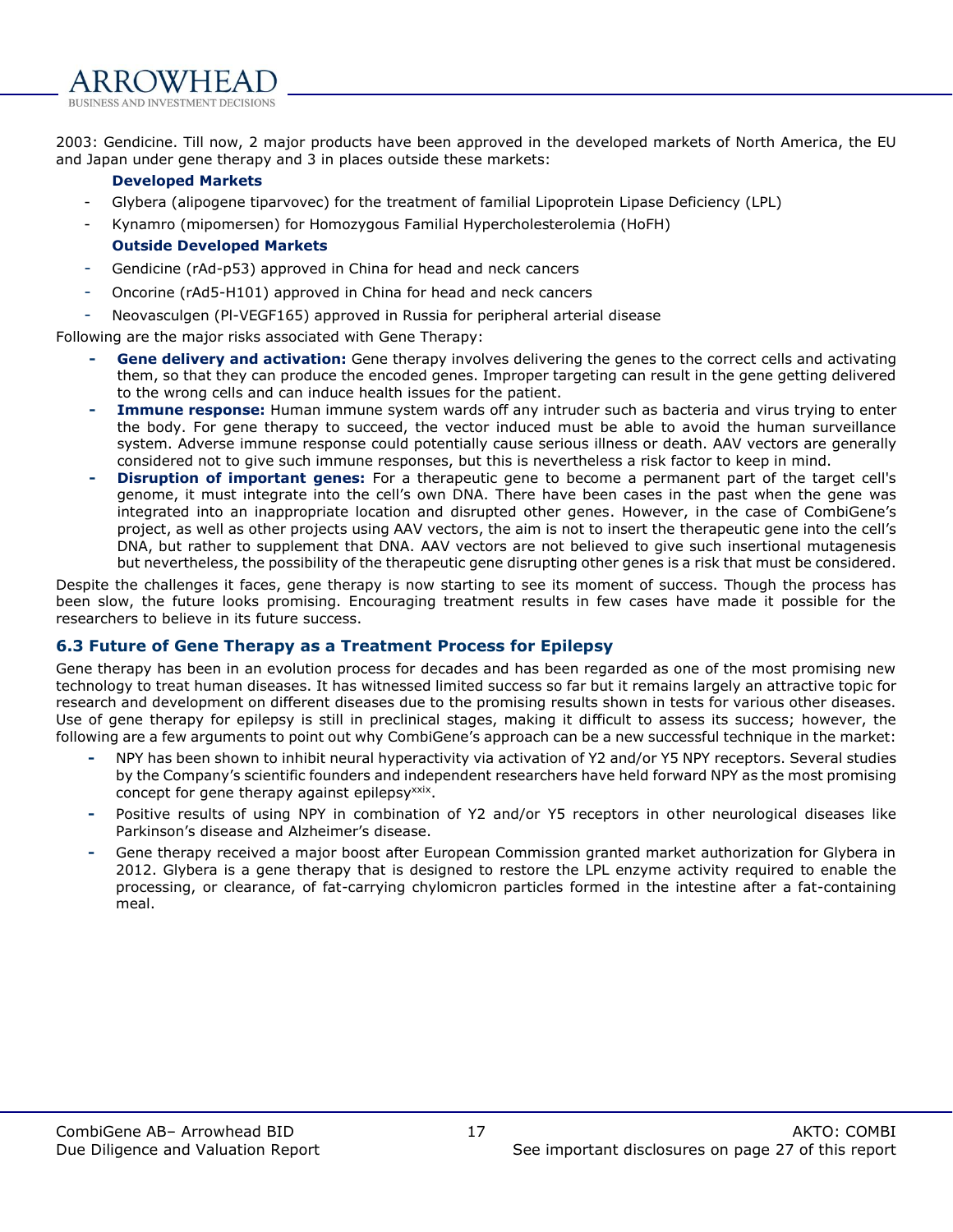

#### <span id="page-17-0"></span>**6.3 Regulation**<sup>xxx</sup>

There are various phases involved in getting the drug approval from the US FDA (Food and Drug Administration) to bring the drug to the market, and the same is true for EMA (European Medicines Agency). Following flow chart describes the various phases a Company must go through to obtain the approval to market its drug in the US.

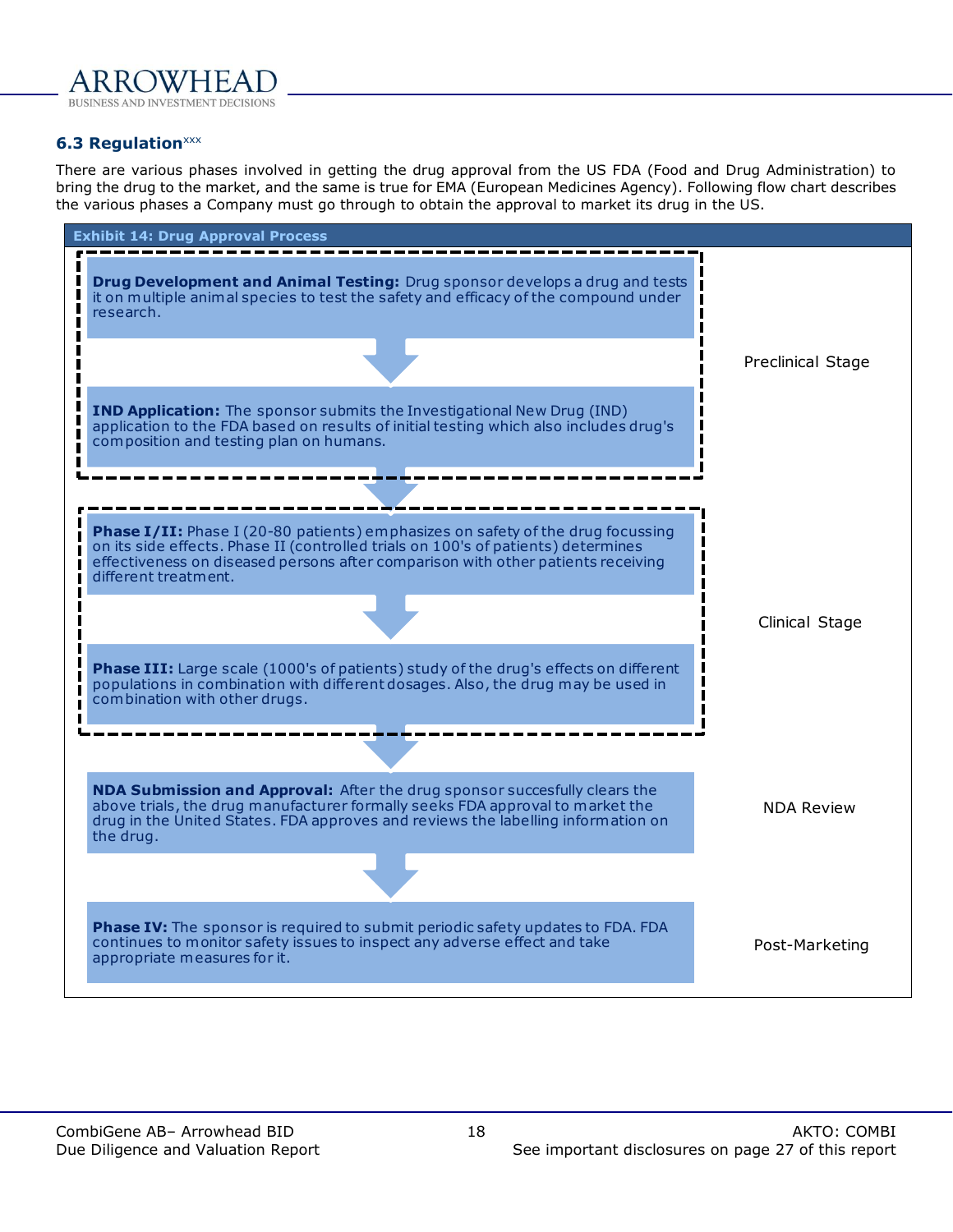

#### <span id="page-18-0"></span>**6.4 Competition**xxxi

CombiGene AB has few direct competitors, who are using the gene therapy to cure seizures. However, the possibility of cheaper and more effective drugs/ medical devices remains, such that may be able to cure or significantly alleviate the seizure for patients suffering from drug resistant partial epilepsy. Researches by Scripps Research Institute and D Pharm Innovative Biopharmaceuticals point toward the development of drugs that can also help in reducing partial epileptic seizures. Since there is a huge market of epileptic patients still without a drug/treatment to provide freedom from seizures, the AED producing firms are also in the race to acquire this market via new and improved versions of the drugs.

| Exhibit 15: Listed peers' treatment/drugxxxii                                                                                                          |                                    |                         |                    |  |  |
|--------------------------------------------------------------------------------------------------------------------------------------------------------|------------------------------------|-------------------------|--------------------|--|--|
| <b>Company</b>                                                                                                                                         | <b>Market Cap</b><br>(\$ millions) | Product*                | <b>Trial Stage</b> |  |  |
|                                                                                                                                                        |                                    | Tegretol                | Launched           |  |  |
| <b>Novartis</b>                                                                                                                                        | 188574                             | Trileptal               | Launched           |  |  |
|                                                                                                                                                        |                                    | <b>BGG-492</b>          | Phase II           |  |  |
|                                                                                                                                                        |                                    | Neurontin               | Launched           |  |  |
| Pfizer                                                                                                                                                 | 199285                             | Lyrica                  | Launched           |  |  |
|                                                                                                                                                        |                                    | ICA-105665              | Phase II           |  |  |
| GlaxoSmithKline                                                                                                                                        | 94616                              | Lamictal                | Launched           |  |  |
|                                                                                                                                                        |                                    | Potiga                  | Launched           |  |  |
| Abbott                                                                                                                                                 | 56095                              | Depakene                | Launched           |  |  |
|                                                                                                                                                        |                                    | Depakote                | Launched           |  |  |
| Eisai                                                                                                                                                  | 17081                              | Zonegran                | Launched           |  |  |
|                                                                                                                                                        |                                    | Fycompa                 | Launched           |  |  |
|                                                                                                                                                        |                                    | Keppra                  | Launched           |  |  |
| <b>UCB</b>                                                                                                                                             | 11793                              | Vimpat                  | Launched           |  |  |
|                                                                                                                                                        |                                    | Brivaracetam            | Phase III          |  |  |
| Dainippon Sumitomo Pharma                                                                                                                              | 6597                               | Excegran                | Launched           |  |  |
|                                                                                                                                                        |                                    | DSP-0565                | Phase I            |  |  |
| Supernus Pharmaceuticals                                                                                                                               | 1176                               | Oxtellar XR             | Launched           |  |  |
| Supernus Pharmaceuticals                                                                                                                               | 1176                               | Trokendi XR             | Launched           |  |  |
| <b>Bionomics</b>                                                                                                                                       | 118                                | <b>NA</b>               | Preclinical        |  |  |
| Marinus Pharmaceuticals**                                                                                                                              | 18                                 | Ganaxolone              | Clinical           |  |  |
| D-Pharm                                                                                                                                                | $\overline{4}$                     | DP- VPA (Valproic Acid) | Clinical Phase II  |  |  |
| * The product list is just an indication and may not be exhaustive.<br>** Indicates trials for adults, children at different stages of Clinical Phase. |                                    |                         |                    |  |  |

Additionally, new drugs targeting the galanin system are being researched, which may prove to be effective for treating epilepsy. Following are a few on-going researches for the treatment of epilepsy like CombiGene's:

#### **6.4.1 [Scripps Research Institute](http://www.scripps.edu/)**xxxiii

Scripps Research Assistant Professor, Xiaoying Lu, co-authored a paper with Professor Edward Roberts, Chair of the Molecular and Integrative Neurosciences Department Tamas Bartfai, and colleagues to find a new class of drugs for epileptic seizures. They formed a compound, dubbed CYM2503, which binds to one of the three receptors for galanin on nerve cells, the galanin receptor type 2 (GalR2). The researchers tested the effects of CYM2503 on mice and rats that had received a chemical causing them to have seizures. The animals that received CYM2503 took longer to get the seizures and, when they did, the seizures lasted for a shorter time. Also, when the researchers looked at the animals after 24 hours, the rats that had been treated with CYM2503 had a dramatically higher survival rate than those that had not.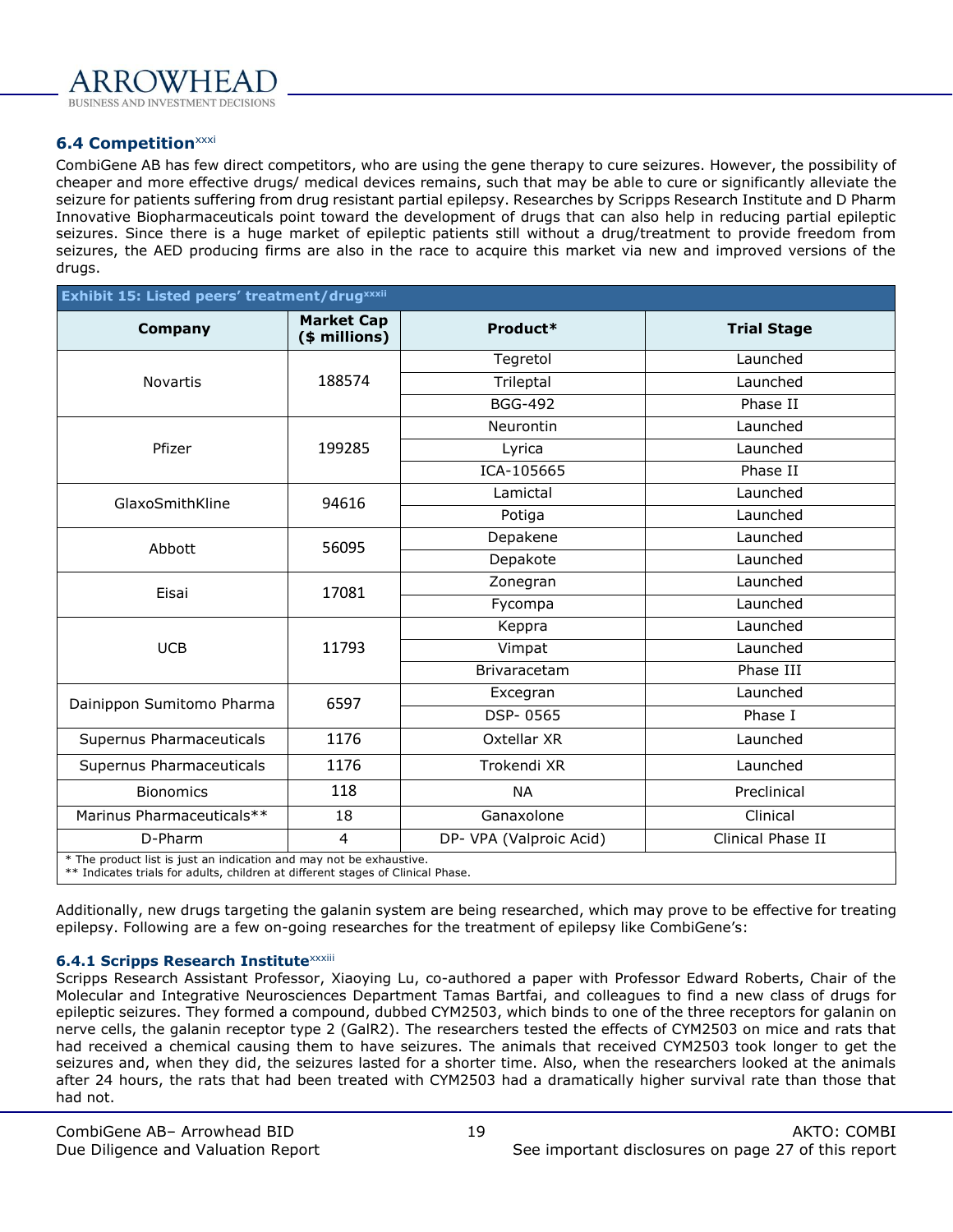

#### **6.4.2 Asklepios Biopharmaceutical Inc. (AskBio)**xxxiv

AskBio, which has some similarities with CombiGene, is also in the process of developing epilepsy treatment using gene therapy; however, by using a transgene for the neuropeptide galanin instead of using NPY + Y2. The Company is currently in the preclinical stage of development. It has been founded based on inventions by scientists from University of North Carolina Gene Therapy Center. The Company is currently handling 6 other projects, which are at various stages of development.

#### **6.4.3 NeuroAdjuvants Inc.**xxxv

NeuroAdjuvants is Utah based Company, founded in 2005, involved in the development of peptide-based therapeutics for the treatment of neurological disorders. The Company partners with The University of Utah for the development of a galanin receptor based therapy. Due to limited disclosure by the Company, not much can be commented on the progress of the research.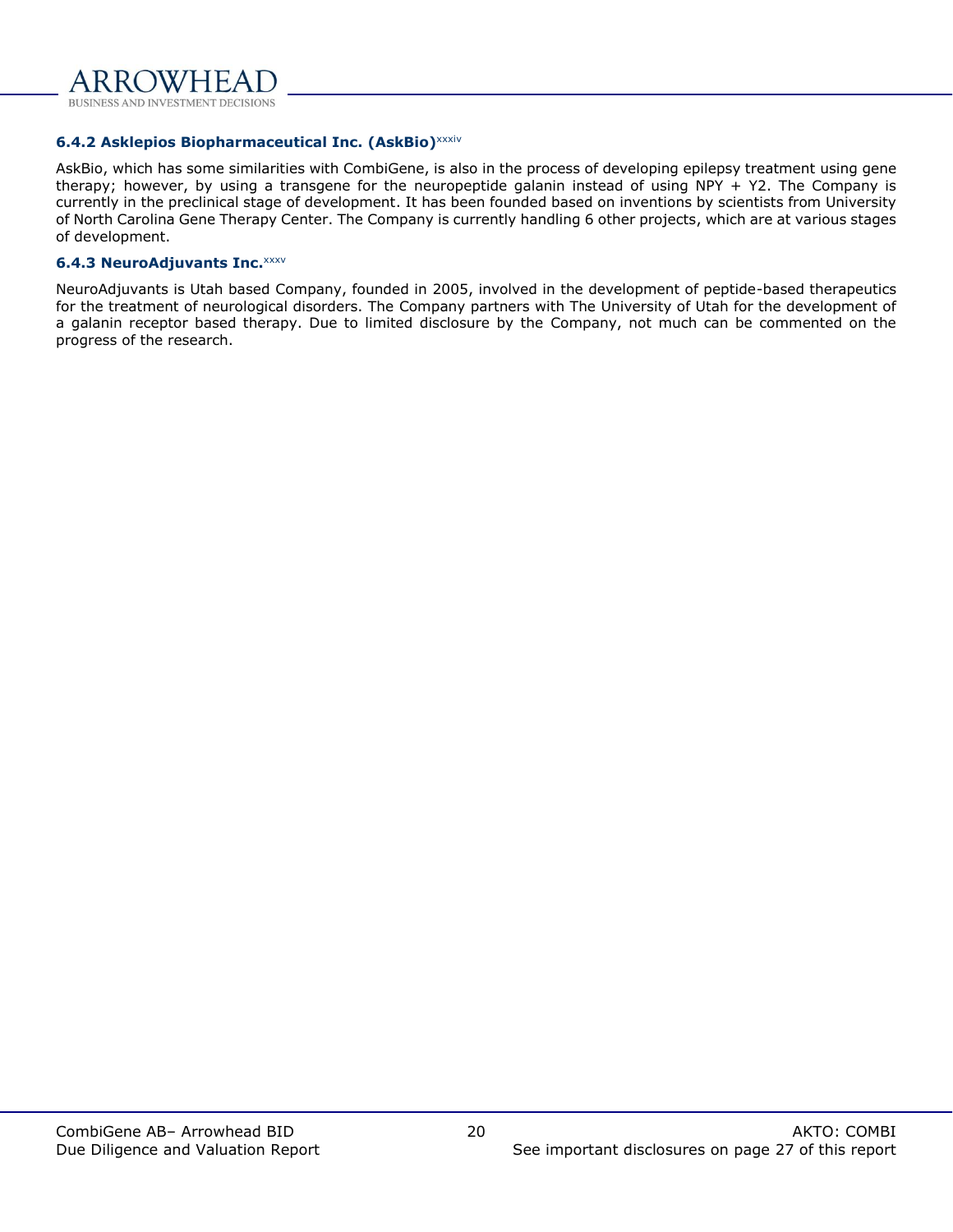

# <span id="page-20-0"></span>**7. Valuation**

Based on the estimates and calculations presented below, we propose that the Fair Market Value for all Company shares stands between SEK 310.1 million and SEK 355.3 million as of December 19, 2016. The Fair Market Value for one Company publicly traded share (COMBI) stands between SEK 27.25 and SEK 31.21 as of December 19, 2016. The primary valuation approach followed is the Discounted Cash Flow method.

#### <span id="page-20-1"></span>**7.1 Discounted Cash Flow Method**

| <b>Valuation</b>               |                          | Figures are in million SEK, unless in   |
|--------------------------------|--------------------------|-----------------------------------------|
| <b>WACC</b>                    |                          | <b>KEY VARIABLES</b>                    |
| Risk-free rate                 | $2.24%$ <sup>xxxvi</sup> | Mark<br>Market captured                 |
| <b>Beta</b>                    | $1.08$ <sup>xxxvii</sup> |                                         |
| Market premium                 | 14.0% <sup>xxxviii</sup> |                                         |
| <b>Additional Risk Premium</b> | $0.0\%$                  | Refer to Key Variables Analysis section |
| Cost of Equity                 | 14.40%                   |                                         |
| Cost of Debt                   | 3.12%                    |                                         |
| <b>Terminal Growth Rate</b>    | 1.0%                     |                                         |
| WACC (Discount Rate)           | <b>15%</b>               |                                         |

#### **Valuation Figures are in million SEK, unless indicated otherwise WACC KEY VARIABLES**

| Market captured                         | Market Share |
|-----------------------------------------|--------------|
| Refer to Key Variables Analysis section |              |

| <b>Year Ending</b>                          | 2016E | <b>2017E</b> | <b>2018E</b> | <b>2019E</b> | <b>2020E</b> | 2021E | 2022E | 2023E | 2024E |
|---------------------------------------------|-------|--------------|--------------|--------------|--------------|-------|-------|-------|-------|
| FCFE (High)*                                |       |              |              |              |              |       |       |       |       |
| from<br>Net cash<br>operating<br>activities | (10)  | (17)         | (42)         | (34)         | (60)         | (108) | (152) | (150) | 27    |
| Capital Expenditure                         | (0)   | (0)          | (0)          | (0)          | (0)          | (0)   | (50)  | (51)  | (53)  |
| Net Finance Income                          | 0     | 0            | 0            | 0            | 0            | 0     | 0     | 0     | 0     |
| Free Cash Flow to Equity                    | (10)  | (17)         | (42)         | (34)         | (60)         | (108) | (202) | (201) | (25)  |
| Discount factor                             | 0.87  | 0.76         | 0.66         | 0.57         | 0.50         | 0.43  | 0.38  | 0.33  | 0.28  |
| Present Value of FCFE                       | (9)   | (13)         | (28)         | (20)         | (30)         | (47)  | (76)  | (66)  | (7)   |
| FCFE (Low)*                                 |       |              |              |              |              |       |       |       |       |
| Net cash from<br>operating<br>activities    | (10)  | (17)         | (42)         | (34)         | (60)         | (108) | (152) | (150) | 34    |
| Capital Expenditure                         | (0)   | (0)          | (0)          | (0)          | (0)          | (0)   | (50)  | (51)  | (53)  |
| Net Finance Income                          | 0     | 0            | 0            | 0            | 0            | 0     | 0     | 0     | 0     |
| Free Cash Flow to Equity                    | (10)  | (17)         | (42)         | (34)         | (60)         | (108) | (202) | (201) | (18)  |
| Discount factor                             | 0.87  | 0.76         | 0.66         | 0.57         | 0.50         | 0.43  | 0.38  | 0.33  | 0.28  |
| Present Value of FCFE                       | (9)   | (13)         | (28)         | (20)         | (30)         | (47)  | (76)  | (66)  | (5)   |

\* In the model, the valuation is continued to the year 2037, from which point the terminal value is established. For all data refer to the Appendix section 8.

| <b>Arrowhead Fair Value Bracket</b>             | <b>High</b> | Low   |       |
|-------------------------------------------------|-------------|-------|-------|
| Terminal Value (TV)                             | 2,929       | 2,725 |       |
| Present Value of TV                             | 273         | 254   |       |
| Present value of FCFE                           | 83          | 56    |       |
|                                                 |             |       |       |
| <b>Equity Value Bracket</b>                     | 355.3       | 310.1 |       |
| Shares O/s (million)                            | 11.4        | 11.4  | xxxix |
|                                                 |             |       |       |
| <b>Fair Share Value Bracket (SEK)</b>           | 31.21       | 27.25 |       |
| Current Market Price (SEK)                      | 4.30        | 4.30  |       |
| Current Market Cap. (SEK million)               | 48.9        | 48.9  |       |
| <b>Target Market Cap. Bracket (SEK million)</b> | 355.3       | 310.1 |       |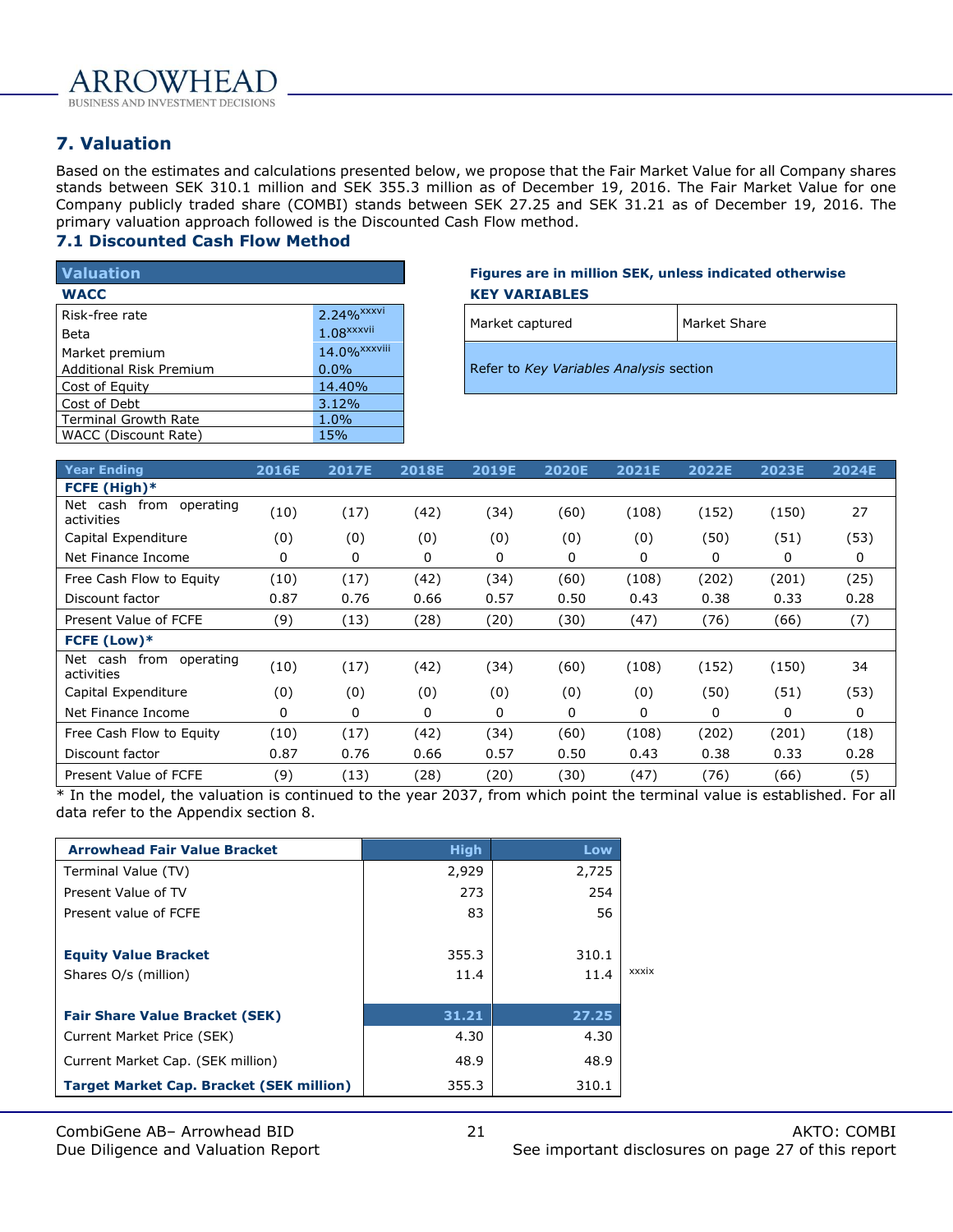

**BUSINESS AND INVEST** 

#### **Approach for DCF Valuation**

**Time Horizon:** The Arrowhead fair valuation for CombiGene is based on a DCF method. The time period chosen for the valuation is 264 months (2016E-2037E).

**Terminal Value**: Terminal value is estimated to depend on a terminal growth rate of 1.0%, representing an increase in the sale of CombiGene's gene therapy treatment for epilepsy.

**Prudential nature of valuation:** It should be noted that this Arrowhead Fair Value Bracket estimate is a relatively prudential estimate, as it discounts the eventuality of any new products being launched in the market or any significant change in the strategy.

**Key variables:** The upper and lower bounds in the estimation correspond to the extreme positions taken by the following key variables:

#### **Variable 1 – Estimated market share of CombiGene**

| <b>Exhibit 16: CombiGene's market share estimate</b> |  |  |                                                                                                               |  |  |  |  |  |  |  |  |  |  |  |
|------------------------------------------------------|--|--|---------------------------------------------------------------------------------------------------------------|--|--|--|--|--|--|--|--|--|--|--|
| $\mathbf{p}_{\mathbf{0}}$                            |  |  | 2024E   2025E   2026E   2027E   2028E   2029E   2030E   2031E   2032E   2033E   2034E   2035E   2036E   2037E |  |  |  |  |  |  |  |  |  |  |  |
| Low est.                                             |  |  | 0.10%   0.30%   0.40%   0.50%   0.60%   0.70%   0.80%   0.90%   0.90%   0.90%   0.90%   0.90%   0.90%   0.90% |  |  |  |  |  |  |  |  |  |  |  |
| High est.                                            |  |  | 0.12%   0.40%   0.50%   0.60%   0.70%   0.80%   0.90%   1.00%   1.00%   1.00%   1.00%   1.00%   1.00%   1.00% |  |  |  |  |  |  |  |  |  |  |  |

#### **Variable 2– Estimated number of patients to be treated by CombiGene**

|           | <b>Exhibit 17: Number of CombiGene's patients estimate</b> |     |      |      |        |      |             |                                                                                                               |      |      |      |      |      |      |
|-----------|------------------------------------------------------------|-----|------|------|--------|------|-------------|---------------------------------------------------------------------------------------------------------------|------|------|------|------|------|------|
| (000)     |                                                            |     |      |      |        |      |             | 2024E   2025E   2026E   2027E   2028E   2029E   2030E   2031E   2032E   2033E   2034E   2035E   2036E   2037E |      |      |      |      |      |      |
| Low est.  | 2.0                                                        | 6.2 | 8.2  | 10.3 | 12.4   |      | 14.5   16.6 | 18.7                                                                                                          | 18.8 | 18.8 | 18.8 | 18.9 | 18.9 | 18.9 |
| High est. | 2.5                                                        | 8.2 | 10.3 | 12.4 | 14.5 l | 16.6 | 18.7        | 20.8                                                                                                          | 20.8 | 20.9 | 20.9 | 21.0 | 21.0 | 21.0 |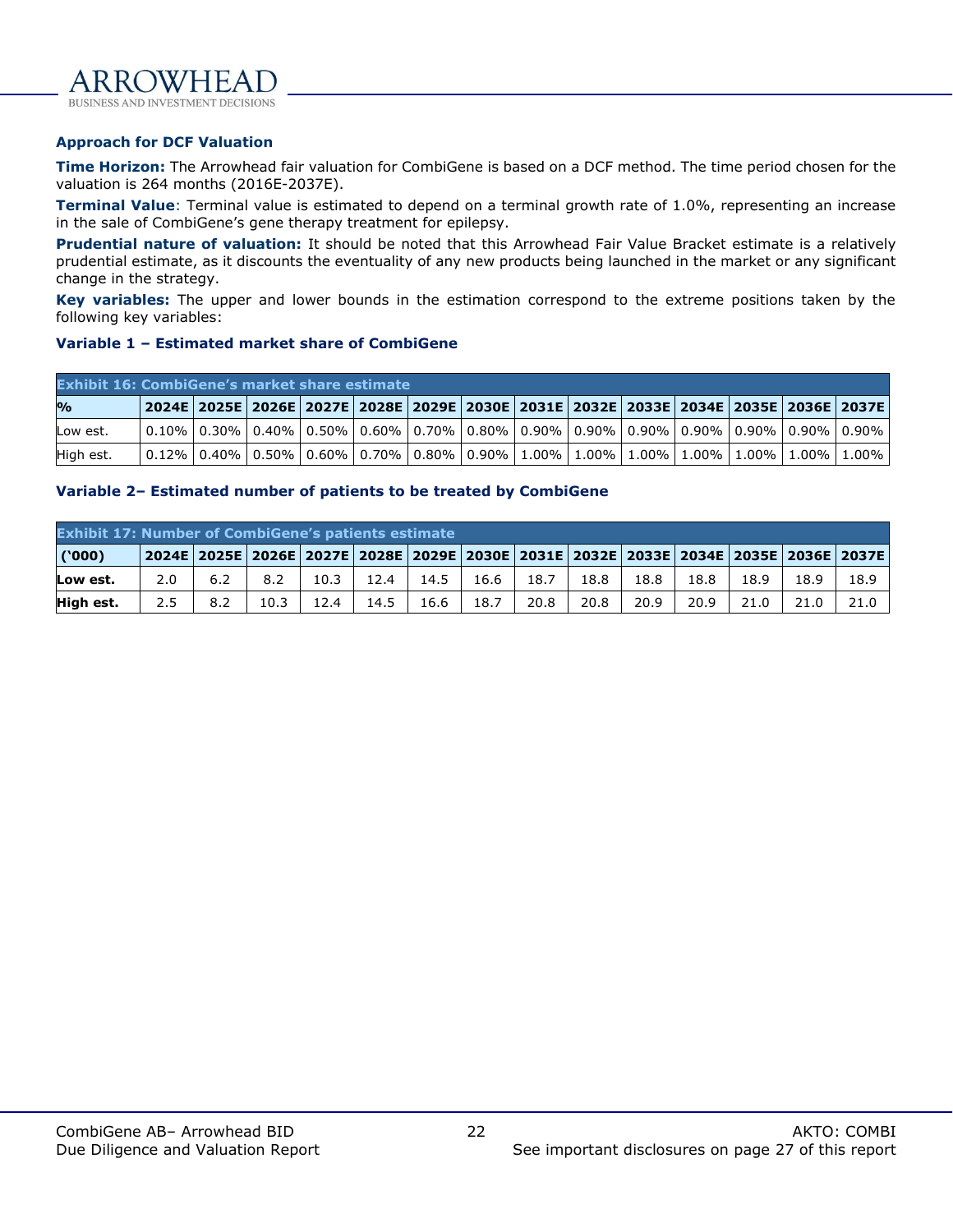

#### **Important information on Arrowhead methodology**

The principles of the valuation methodology employed by Arrowhead BID are variable to a certain extent depending on the subsectors in which the research is conducted, but all Arrowhead valuation research possesses an underlying set of common principles and a generally common quantitative process.

With Arrowhead Commercial and Technical Due Diligence, Arrowhead extensively researches the fundamentals, assets and liabilities of a Company, and builds solid estimates for revenue and expenditure over a coherently determined forecast period.

Elements of past performance, such as price/earnings ratios, indicated as applicable, are present mainly for reference purposes. Still, elements of real-world past performance enter the valuation through their impact on the commercial and technical due diligence.

Elements of comparison, such as multiple analyses may be to some limited extent integrated in the valuation on a project-by-project or asset-by-asset basis. In the case of this CombiGene report, there are no multiple analyses integrated in the valuation.

#### **Arrowhead BID Fair Market Value Bracket**

The Arrowhead Fair Market Value is given as a bracket. This is based on quantitative key variable analysis, such as key price analysis for revenue and cost drivers or analysis and discounts on revenue estimates for projects, especially relevant to those projects estimated to provide revenue near the end of the chosen forecast period. Low and high estimates for key variables are produced as a tool for valuation. The high-bracket DCF valuation is derived from the high-bracket key variables, while the low-bracket DCF valuation is based on the low-bracket key variables.

In principle, an investor who is comfortable with the high-brackets of our key variable analysis will align with the highbracket in the Arrowhead Fair Value Bracket, and likewise in terms of low estimates. The investor will also take into account the Company intangibles – as presented in the first few pages of this document in the analysis on strengths and weaknesses and other essential Company information. These intangibles serve as supplementary decision factors for adding or subtracting a premium in the investor's own analysis.

The bracket should be understood as a tool provided by Arrowhead BID for the reader of this report and the reader should not solely rely on this information to make his decision on any particular security. The reader must also understand that on one hand, global capital markets contain inefficiencies, especially in terms of information, and that on the other hand, corporations and their commercial and technical positions evolve rapidly: this present edition of the Arrowhead valuation is for a short to medium-term alignment analysis (one to twelve months). The reader should refer to important disclosures on page 27 of this report.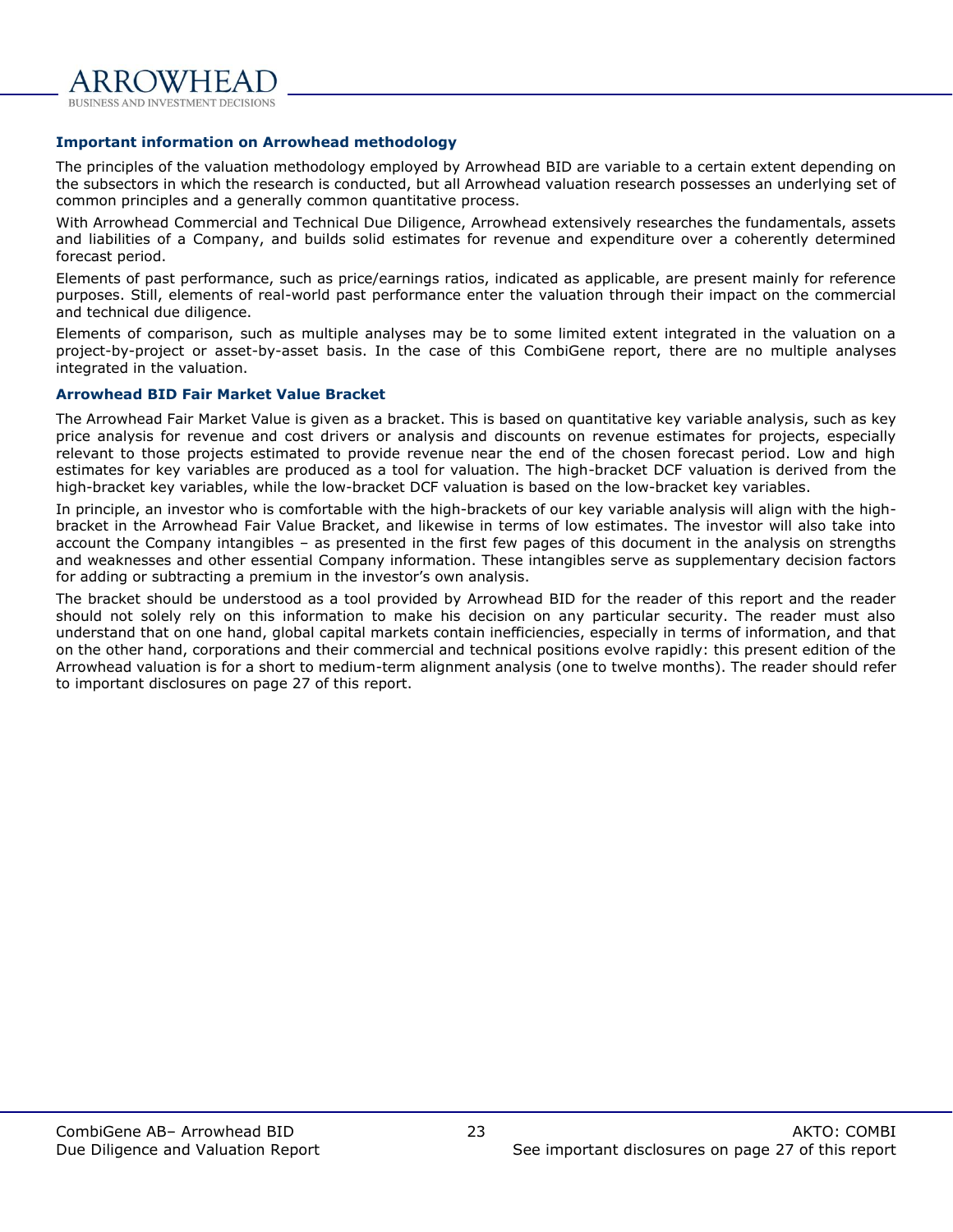ARROWHEAI BUSINESS AND INVESTMENT DECISIONS

<span id="page-23-0"></span>**8. Appendix**

# <span id="page-23-1"></span>**8.1 CombiGene's Balance Sheet Forecast**

| <b>Exhibit 18: Consolidated</b><br><b>Balance Sheet</b> | All figures in million SEK, unless stated differently<br>Low Bracket estimates |              |              |       |              |       |       |       |       |              |  |
|---------------------------------------------------------|--------------------------------------------------------------------------------|--------------|--------------|-------|--------------|-------|-------|-------|-------|--------------|--|
| Year Ending                                             | 2016E                                                                          | <b>2017E</b> | <b>2018E</b> | 2019E | <b>2020E</b> | 2021E | 2022E | 2023E | 2024E | <b>2025E</b> |  |
| Total current assets                                    | 14.6                                                                           | 17.2         | 14.7         | 25.3  | 25.0         | 26.7  | 24.6  | 23.6  | 55.5  | 135.5        |  |
| Total non-current assets                                | 1.3                                                                            | 1.2          | 1.2          | 1.2   | 1.2          | 1.2   | 48.7  | 94.8  | 139.6 | 183.0        |  |
| <b>TOTAL ASSETS</b>                                     | 15.9                                                                           | 18.4         | 15.9         | 26.5  | 26.2         | 27.9  | 73.3  | 118.4 | 195.1 | 318.5        |  |
| Total current liabilities                               | 0.7                                                                            | 0.7          | 0.7          | 0.7   | 0.7          | 0.7   | 0.7   | 0.7   | 18.2  | 53.9         |  |
| <b>TOTAL LIABILITIES</b>                                | 0.7                                                                            | 0.7          | 0.7          | 0.7   | 0.7          | 0.7   | 0.7   | 0.7   | 18.2  | 53.9         |  |
| Total shareholder's equity                              | 15.3                                                                           | 17.8         | 15.3         | 25.8  | 25.6         | 27.2  | 72.7  | 117.8 | 176.9 | 264.6        |  |
| LIABILITIES &<br><b>TOTAL</b><br><b>EQUITY</b>          | 15.9                                                                           | 18.4         | 15.9         | 26.5  | 26.2         | 27.9  | 73.3  | 118.4 | 195.1 | 318.5        |  |

| Exhibit 19:<br><b>Consolidated</b><br><b>Balance Sheet</b> | Low Bracket estimates |       |       |       |         |         |         |         |         |         |  |  |  |
|------------------------------------------------------------|-----------------------|-------|-------|-------|---------|---------|---------|---------|---------|---------|--|--|--|
| Year Ending                                                | 2026E                 | 2027E | 2028E | 2029E | 2030E   | 2031E   | 2032E   | 2033E   | 2034E   | 2035E   |  |  |  |
| Total current assets                                       | 238.2                 | 318.5 | 440.8 | 585.1 | 639.2   | 664.4   | 673.8   | 681.1   | 689.6   | 690.8   |  |  |  |
| Total non-current assets                                   | 225.0                 | 265.5 | 304.6 | 342.2 | 378.2   | 412.5   | 445.3   | 476.4   | 505.7   | 533.3   |  |  |  |
| <b>TOTAL ASSETS</b>                                        | 463.2                 | 584.0 | 745.4 | 927.3 | 1,017.3 | 1,076.9 | 1,119.1 | 1,157.5 | 1,195.4 | 1,224.2 |  |  |  |
| Total current liabilities                                  | 72.0                  | 90.1  | 108.3 | 126.6 | 145.0   | 163.4   | 163.7   | 160.8   | 157.9   | 146.4   |  |  |  |
| <b>TOTAL LIABILITIES</b>                                   | 72.0                  | 90.1  | 108.3 | 126.6 | 145.0   | 163.4   | 163.7   | 160.8   | 157.9   | 146.4   |  |  |  |
| Total shareholder's equity                                 | 391.3                 | 493.9 | 637.1 | 800.7 | 872.4   | 913.5   | 955.4   | 996.7   | 1,037.5 | 1,077.8 |  |  |  |
| LIABILITIES &<br><b>TOTAL</b><br><b>EQUITY</b>             | 463.2                 | 584.0 | 745.4 | 927.3 | 1,017.3 | 1,076.9 | 1,119.1 | 1,157.5 | 1,195.4 | 1,224.2 |  |  |  |

| <b>Exhibit 20:</b><br><b>Consolidated</b><br><b>Balance Sheet</b> | <b>Low Bracket estimates</b> |              |  |  |  |  |
|-------------------------------------------------------------------|------------------------------|--------------|--|--|--|--|
| Year Ending                                                       | 2036E                        | <b>2037E</b> |  |  |  |  |
| Total current assets                                              | 702.1                        | 714.4        |  |  |  |  |
| Total non-current assets                                          | 559.1                        | 583.0        |  |  |  |  |
| <b>TOTAL ASSETS</b>                                               | 1,261.2                      | 1,297.4      |  |  |  |  |
| Total current liabilities                                         | 143.7                        | 140.8        |  |  |  |  |
| <b>TOTAL LIABILITIES</b>                                          | 143.7                        | 140.8        |  |  |  |  |
| Total shareholder's equity                                        | 1,117.5                      | 1,156.6      |  |  |  |  |
| <b>TOTAL</b><br><b>LIABILITIES</b><br>&<br><b>EQUITY</b>          | 1,261.2                      | 1,297.4      |  |  |  |  |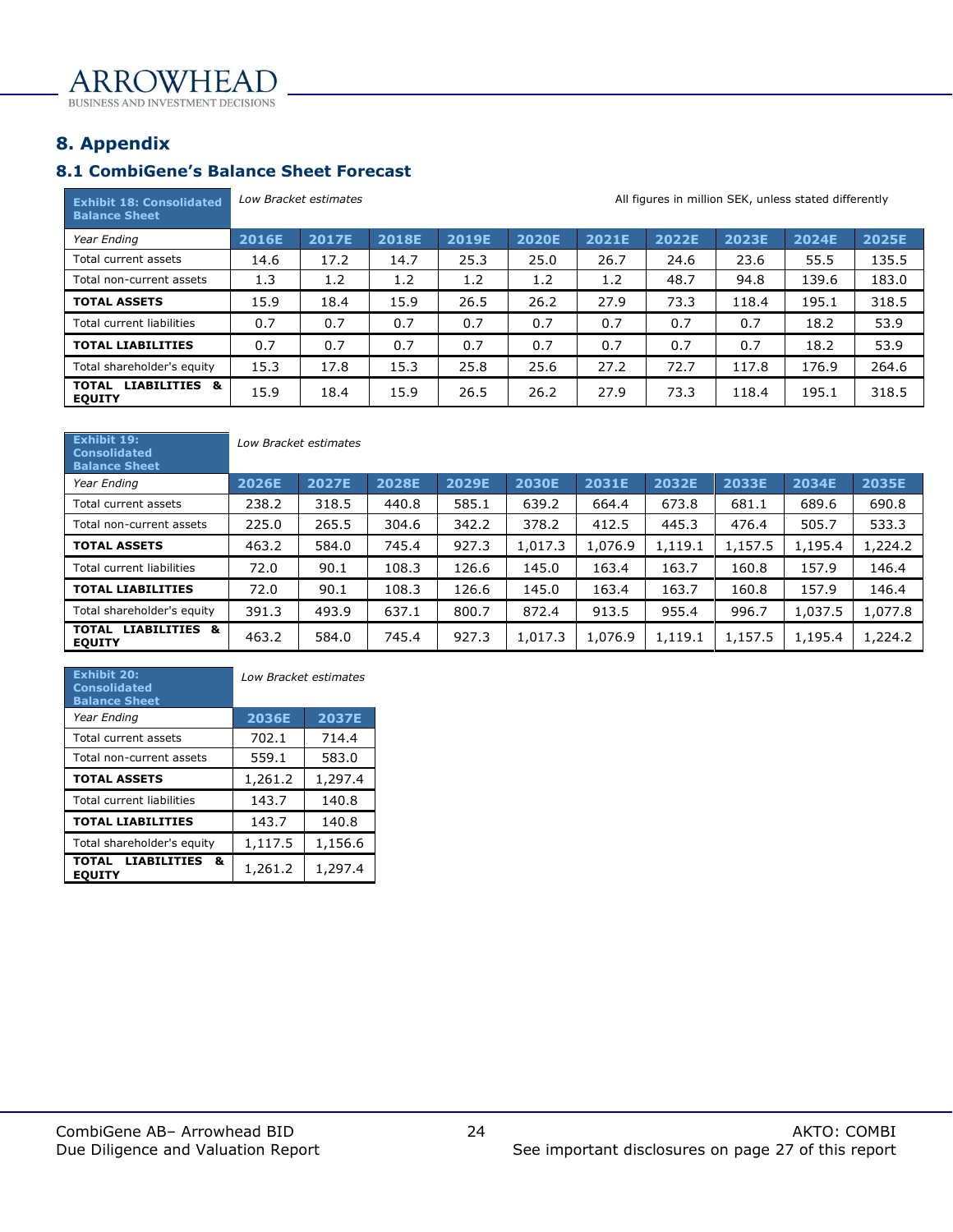# ARROWHEAI

BUSINESS AND INVESTMENT DECISIONS

#### **Exhibit 21: Consolidated**

*High Bracket estimates* **All figures in million SEK, unless stated differently All figures in million SEK, unless stated differently** 

| <b>Balance Sheet</b>                           |              |       |              |       |              |       |       |       |       |       |
|------------------------------------------------|--------------|-------|--------------|-------|--------------|-------|-------|-------|-------|-------|
| Year Ending                                    | <b>2016E</b> | 2017E | <b>2018E</b> | 2019E | <b>2020E</b> | 2021E | 2022E | 2023E | 2024E | 2025E |
| Total current assets                           | 14.6         | 17.2  | 14.7         | 25.3  | 25.0         | 26.7  | 24.6  | 23.6  | 64.2  | 194.3 |
| Total non-current assets                       | 1.3          | 1.2   | 1.2          | 1.2   | 1.2          | 1.2   | 48.7  | 94.8  | 139.6 | 183.0 |
| <b>TOTAL ASSETS</b>                            | 15.9         | 18.4  | 15.9         | 26.5  | 26.2         | 27.9  | 73.3  | 118.4 | 203.8 | 377.3 |
| Total current liabilities                      | 0.7          | 0.7   | 0.7          | 0.7   | 0.7          | 0.7   | 0.7   | 0.7   | 28.9  | 95.6  |
| <b>TOTAL LIABILITIES</b>                       | 0.7          | 0.7   | 0.7          | 0.7   | 0.7          | 0.7   | 0.7   | 0.7   | 28.9  | 95.6  |
| Total shareholder's equity                     | 15.3         | 17.8  | 15.3         | 25.8  | 25.6         | 27.2  | 72.7  | 117.8 | 174.9 | 281.7 |
| LIABILITIES &<br><b>TOTAL</b><br><b>EQUITY</b> | 15.9         | 18.4  | 15.9         | 26.5  | 26.2         | 27.9  | 73.3  | 118.4 | 203.8 | 377.3 |

| <b>Exhibit 22:</b><br><b>Consolidated</b><br><b>Balance Sheet</b> | High Bracket estimates |       |       |         |         |         |         |         |         |         |  |  |  |
|-------------------------------------------------------------------|------------------------|-------|-------|---------|---------|---------|---------|---------|---------|---------|--|--|--|
| Year Ending                                                       | 2026E                  | 2027E | 2028E | 2029E   | 2030E   | 2031E   | 2032E   | 2033E   | 2034E   | 2035E   |  |  |  |
| Total current assets                                              | 313.7                  | 410.0 | 547.3 | 709.7   | 776.3   | 810.5   | 823.1   | 831.8   | 841.7   | 840.2   |  |  |  |
| Total non-current assets                                          | 225.0                  | 265.5 | 304.6 | 342.2   | 378.2   | 412.5   | 445.3   | 476.4   | 505.7   | 533.3   |  |  |  |
| <b>TOTAL ASSETS</b>                                               | 538.7                  | 675.5 | 851.9 | 1,051.9 | 1,154.4 | 1,223.1 | 1,268.4 | 1,308.2 | 1,347.5 | 1,373.5 |  |  |  |
| Total current liabilities                                         | 119.7                  | 143.9 | 168.3 | 192.7   | 217.2   | 241.9   | 242.4   | 238.0   | 233.7   | 216.7   |  |  |  |
| <b>TOTAL LIABILITIES</b>                                          | 119.7                  | 143.9 | 168.3 | 192.7   | 217.2   | 241.9   | 242.4   | 238.0   | 233.7   | 216.7   |  |  |  |
| Total shareholder's equity                                        | 419.0                  | 531.6 | 683.7 | 859.2   | 937.2   | 981.2   | 1,026.0 | 1,070.2 | 1,113.8 | 1,156.8 |  |  |  |
| LIABILITIES &<br><b>TOTAL</b><br><b>EQUITY</b>                    | 538.7                  | 675.5 | 851.9 | 1,051.9 | 1,154.4 | 1,223.1 | 1,268.4 | 1,308.2 | 1,347.5 | 1,373.5 |  |  |  |

| <b>Exhibit 23:</b><br><b>Consolidated</b><br><b>Balance Sheet</b> | High Bracket estimates |              |  |  |  |
|-------------------------------------------------------------------|------------------------|--------------|--|--|--|
| Year Ending                                                       | 2036E                  | <b>2037E</b> |  |  |  |
| Total current assets                                              | 852.8                  | 866.4        |  |  |  |
| Total non-current assets                                          | 559.1                  | 583.0        |  |  |  |
| <b>TOTAL ASSETS</b>                                               | 1,411.9                | 1,449.4      |  |  |  |
| Total current liabilities                                         | 212.7                  | 208.5        |  |  |  |
| <b>TOTAL LIABILITIES</b>                                          | 212.7                  | 208.5        |  |  |  |
| Total shareholder's equity                                        | 1,199.2                | 1,241.0      |  |  |  |
| <b>TOTAL</b><br><b>LIABILITIES</b><br>&<br><b>EQUITY</b>          | 1,411.9                | 1,449.4      |  |  |  |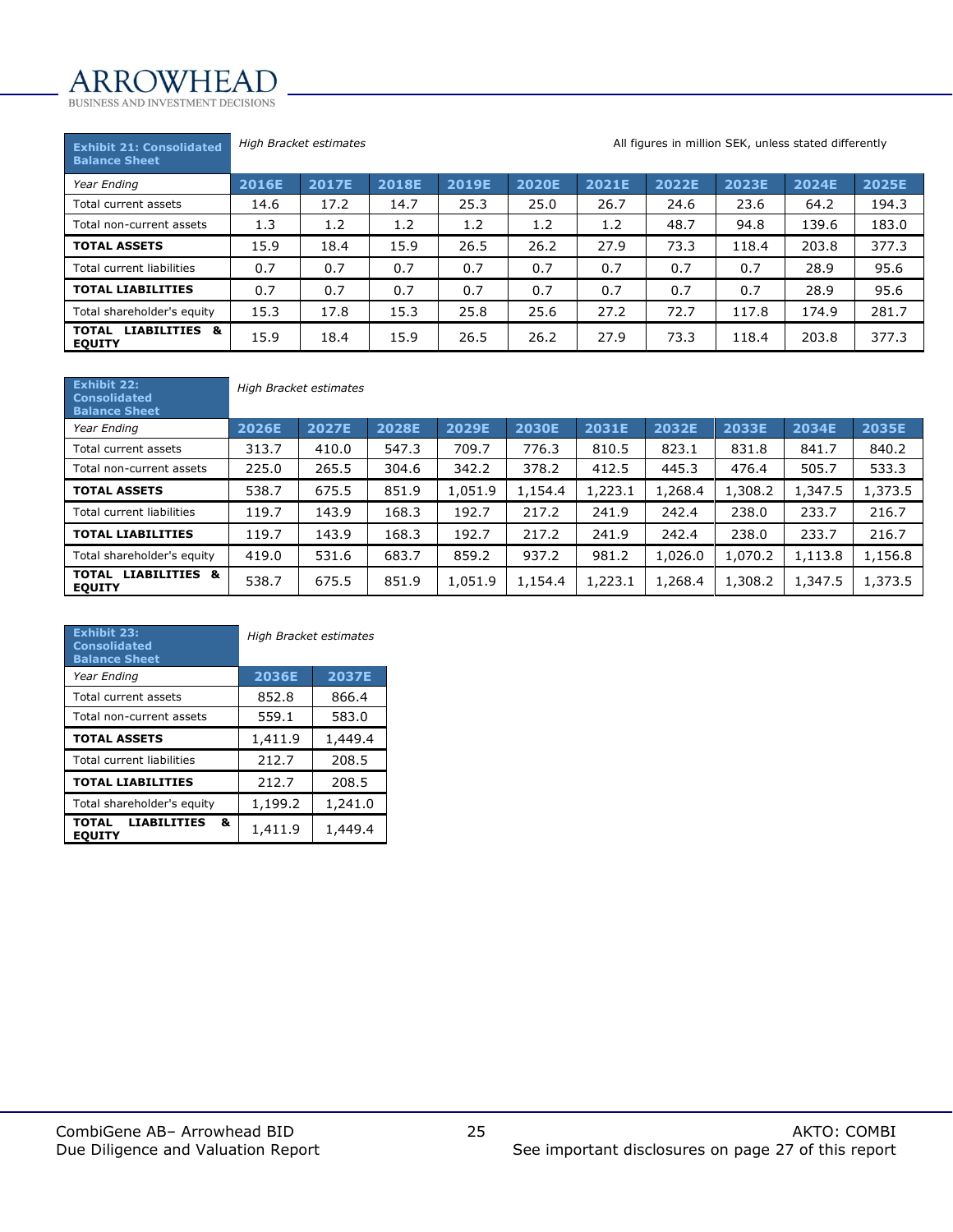## **FCFE Calculation (2025E-2037E) – Continued from page 21**

| <b>Exhibit 24:</b>                    | 2025E | 2026E | <b>2027E</b> | <b>2028E</b> | 2029E | <b>2030E</b> | 2031E | 2032E | 2033E |
|---------------------------------------|-------|-------|--------------|--------------|-------|--------------|-------|-------|-------|
| FCFE (High)*                          |       |       |              |              |       |              |       |       |       |
| Net cash from operating<br>activities | 88    | 140   | 231          | 312          | 362   | 404          | 458   | 479   | 478   |
| Capital Expenditure                   | (54)  | (55)  | (57)         | (58)         | (59)  | (61)         | (62)  | (64)  | (66)  |
| Net Finance Income                    | 0     |       | T            | 2            | 3     | 4            | 5     | 5     | 5     |
| Free Cash Flow to Equity              | 34    | 85    | 175          | 256          | 306   | 348          | 400   | 419   | 417   |
| Discount factor                       | 0.25  | 0.22  | 0.19         | 0.16         | 0.14  | 0.12         | 0.11  | 0.09  | 0.08  |
| <b>Present value of FCFE</b>          | 8     | 18    | 33           | 42           | 43    | 43           | 43    | 39    | 34    |
| FCFE (Low)*                           |       |       |              |              |       |              |       |       |       |
| Net cash from operating<br>activities | 82    | 132   | 213          | 297          | 341   | 375          | 432   | 450   | 449   |
| Capital Expenditure                   | (54)  | (55)  | (57)         | (58)         | (59)  | (61)         | (62)  | (64)  | (66)  |
| Net Finance Income                    | 0     | 1     | 1            | 2            | 3     | 4            | 4     | 4     | 4     |
| Free Cash Flow to Equity              | 29    | 77    | 158          | 241          | 284   | 318          | 373   | 390   | 388   |
| Discount factor                       | 0.25  | 0.22  | 0.19         | 0.16         | 0.14  | 0.12         | 0.11  | 0.09  | 0.08  |
| <b>Present value of FCFE</b>          | 7     | 17    | 30           | 39           | 40    | 39           | 40    | 36    | 31    |

| Exhibit 25:                           | 2034E | <b>2035E</b> | <b>2036E</b> | <b>2037E</b> |
|---------------------------------------|-------|--------------|--------------|--------------|
| FCFE (High)*                          |       |              |              |              |
| Net cash from operating<br>activities | 476   | 448          | 471          | 469          |
| Capital Expenditure                   | (67)  | (69)         | (71)         | (72)         |
| Net Finance Income                    | 5     | 5            | 5            | 5            |
| Free Cash Flow to Equity              | 413   | 384          | 406          | 401          |
| Discount factor                       | 0.07  | 0.06         | 0.05         | 0.05         |
| <b>Present value of FCFE</b>          | 29    | 24           | 22           | 19           |
| FCFE (Low)*                           |       |              |              |              |
| Net cash from operating<br>activities | 447   | 428          | 443          | 441          |
| Capital Expenditure                   | (67)  | (69)         | (71)         | (72)         |
| Net Finance Income                    | 4     | 5            | 5            | 5            |
| Free Cash Flow to Equity              | 384   | 364          | 377          | 374          |
| Discount factor                       | 0.07  | 0.06         | 0.05         | 0.05         |
| <b>Present value of FCFE</b>          | 27    | 22           | 20           | 17           |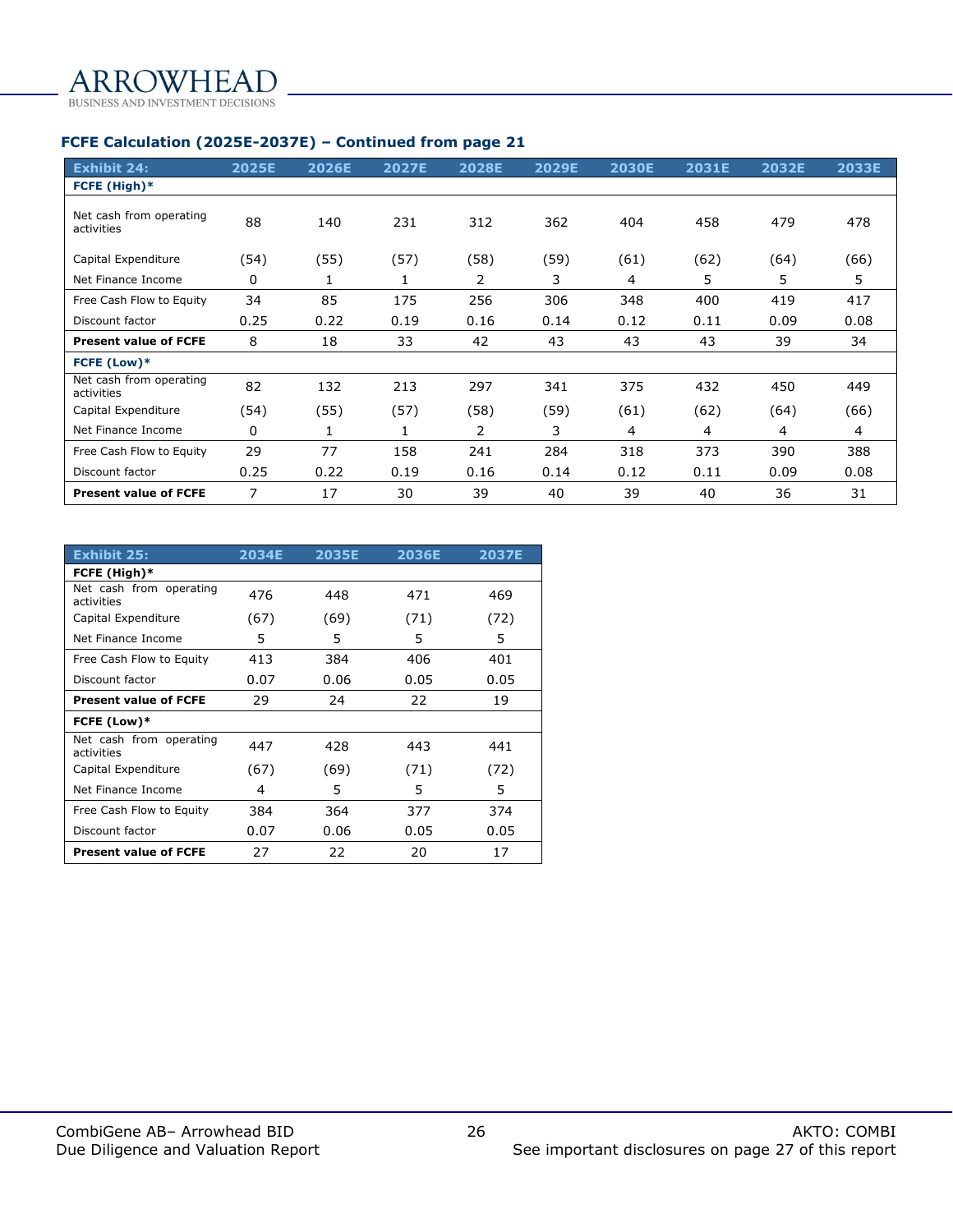RROWHEA BUSINESS AND INVESTMENT DECISIONS

# <span id="page-26-0"></span>**9. Analyst Certifications**

I, Parvati Rai, certify that all of the views expressed in this research report accurately reflect my personal views about the subject security and the subject Company, based on the collection and analysis of public information and public Company disclosures.

I, Sumit Wadhwa, certify that all of the views expressed in this research report accurately reflect my personal views about the subject security and the subject Company, based on the collection and analysis of public information and public Company disclosures.

#### **Important disclosures**

Arrowhead Business and Investment Decisions, LLC received fees in 2016 from CombiGene for researching and drafting this report and for a series of other services to CombiGene, including distribution of this report and investor relations services. Neither Arrowhead BID nor any of its principals or employees owns any long or short positions in CombiGene.

Aside from certain reports published on a periodic basis, the large majority of reports are published by Arrowhead BID at irregular intervals as appropriate in the analyst's judgment.

Any opinions expressed in this report are statements of Arrowhead BID's judgment to this date and are subject to change without notice.

This report was prepared for general circulation and does not provide investment recommendations specific to individual investors. As such, any of the financial or other money-management instruments linked to the Company and Company valuation described in this report, hereafter referred to as "the securities", may not be suitable for all investors.

Investors must make their own investment decisions based upon their specific investment objectives and financial situation utilizing their own financial advisors as they deem necessary.

Investors are advised to gather and consult multiple sources of information while preparing their investment decisions. Recipients of this report are strongly advised to read the Information on Arrowhead Methodology section of this report to understand if and how the Arrowhead Due Diligence and Arrowhead Fair Value Bracket integrate alongside the rest of their stream of information and within their decision-making process.

Past performance of securities described directly or indirectly in this report should not be taken as an indication or guarantee of future results. The price, value of, and income from any of the financial securities described in this report may rise as well as fall and may be affected by simple and complex changes in economic, financial and political factors.

Should a security described in this report be denominated in a currency other than the investor's home currency, a change in exchange rates may adversely affect the price of, value of, or income derived from the security.

This report is published solely for information purposes, and is not to be considered in any case as an offer to buy any security, in any state.

Other than disclosures relating to Arrowhead Business and Investment Decisions, LLC, the information herein is based on sources Arrowhead BID believes to be reliable but is not guaranteed by Arrowhead BID and does not purport to be a complete statement or summary of the available data.

Arrowhead Business and Investment Decisions, LLC is not responsible for any loss, financial or other, directly or indirectly linked to any price movement or absence of price movement of the securities described in this report.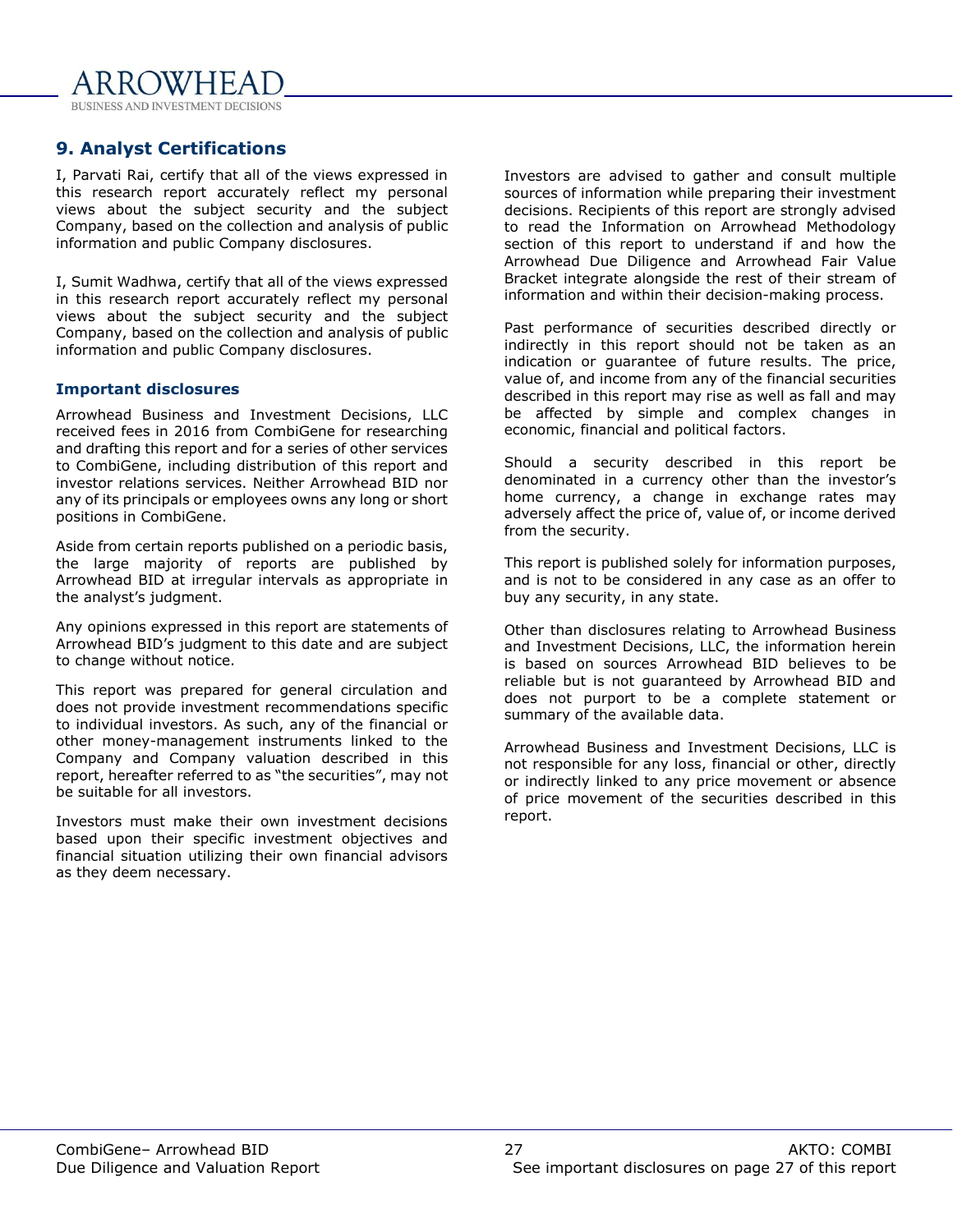

**10. Notes and References**

- <sup>i</sup> Source: Bloomberg, retrieved on December 19, 2016
- ii 52 weeks to December 19, 2016. Source: Bloomberg, December 19, 2016
- ii 3 months December 19, 2016. Source: Bloomberg, December 19, 2016
- <sup>iv</sup> Arrowhead Business and Investment Decisions Fair Value Bracket AFVBTM. See information on valuation on pages 21-22 of this report and important disclosures on page 27 of this report.
- <sup>v</sup> Source: WHO Epilepsy Factsheet. http://www.who.int/mediacentre/factsheets/fs999/en/
- vi Source: CombiGene Annual Report 2015, Company website, Press Releases
- vii Source: WHO website, www.epilepsy.com
- viii Source: Company Website, http://learn.genetics.utah.edu/content/genetherapy/
- ix Source: Company Website
- <sup>x</sup> Source: Company Website
- xi Source: Company Website
- <span id="page-27-0"></span>xii Source: Company Website
- xiii Source: -Ledri M, Sørensen AT, Madsen MG, Christiansen SH, Ledri LN, Cifra A, Bengzon J, Lindberg E, Pinborg LH, Jespersen B, Gøtzsche CR, Woldbye DP, Andersson M, Kokaia M. Differential Effect of Neuropeptides on Excitatory Synaptic Transmission in Human Epileptic Hippocampus. J Neurosci. 2015, 35:9622-31.

 -Ledri, L.N., Melin, E., Christiansen, S.H., Gøtzsche, C.R., Cifra, A., Woldbye, D.P., Kokaia, M. Translational approach for gene therapy in epilepsy: Model system and unilateral overexpression of neuropeptide Y and Y2 receptors. Neurobiol.Dis. doi: 10.1016/j.nbd.2015.11.014. [Epub ahead of print]

 -Woldbye, D.P., Ängehagen, M., Gøtzsche, C.R., Elbrønd-Bek, H., Sørensen, A.T., Christiansen, S.H., et al., 2010. Adeno-associated viral vectorinduced overexpression of neuropeptide Y Y2 receptors in the hippocampus suppresses seizures. Brain 133, 2778–2788.

- xiv Source: Company Website and Arrowhead BID estimate
- xv Source: http://www.fda.gov/ForPatients/Approvals/Drugs/ucm405622.htm
- xvi Source: Arrowhead BID analysis
- xvii Source: Centre for Disease Control and Prevention
- xviii Source: Arrowhead BID analysis
- xix Source: Bloomberg
- xx Source: Bloomberg
- xxi Source: Bloomberg
- xxii Source: Arrowhead BID estimate
- xxiii Source: Hauser et al., 1991
- xxiv Source: CombiGene press releases
- xxv Source: LinkedIn
- xxvi Source: WHO, http://www.who.int/bulletin/volumes/88/4/09-064147/en/
- xxvii Source: WHO, http://www.healthline.com/health/epilepsy/facts-statistics-infographic#12
- xxviii Source: GBI Research, "Gene Therapies - A Diverse Range of Technologies with a Promising Long-Term Outlook" and other articles